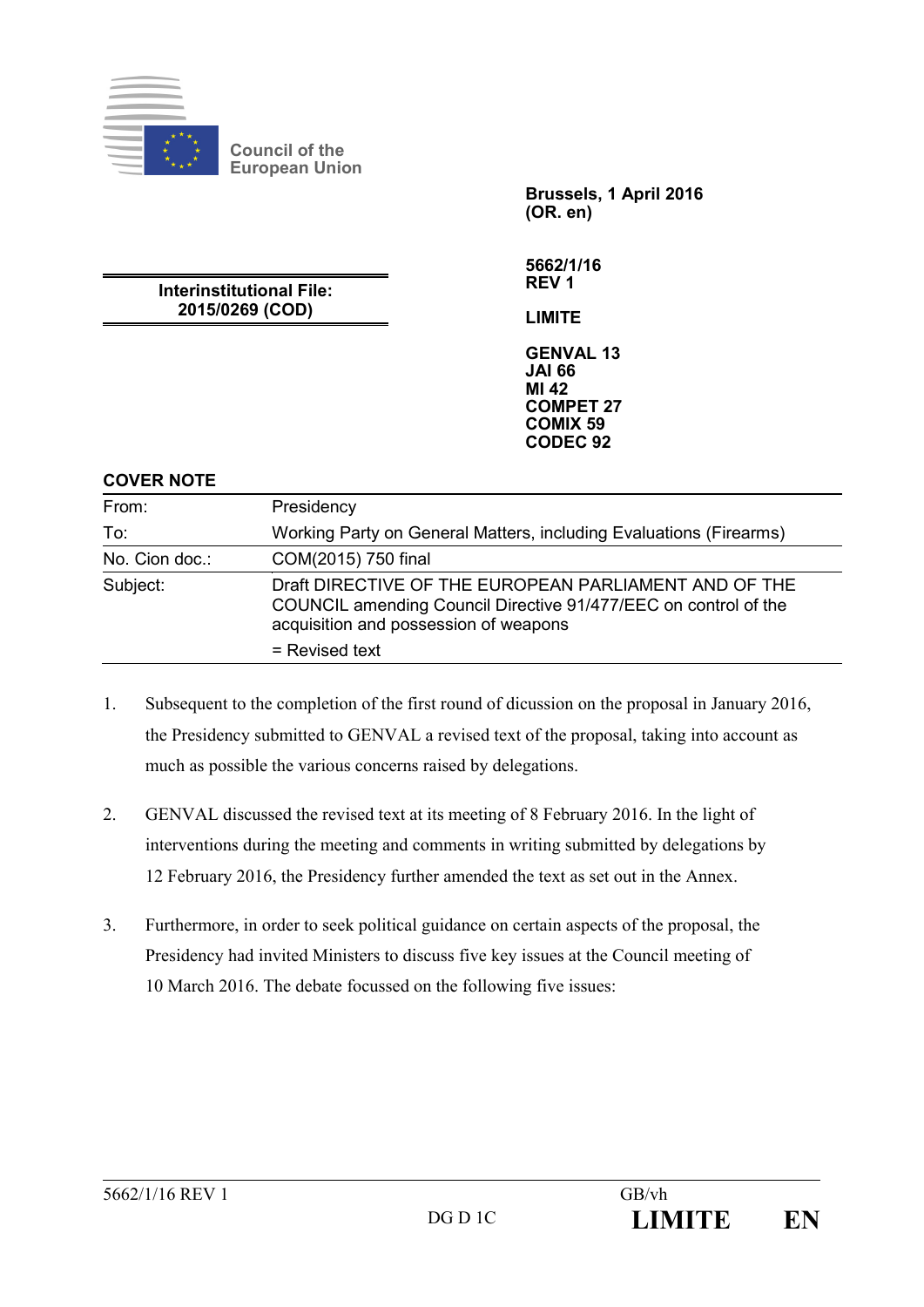- (A) Allowing the acquisition and possession of firearms by minors, in which respect Ministers favoured to maintain the current rule and rejected the Commission proposal to only authorise minors to use firearms under certain conditions.
- (B) Medical tests as a precondition for the authorisation of firearms, where the Presidency concluded that a majority around the table rejected that the Directive should contain a mandatory requirement of a medical test. The Presidency therefore proposes to amend the text of Article 5(2) of the Directive in such a way that the medical test is optional for Member States.
- (C) Prohibition of semi-automatic firearms, where a majority of Member States appeared to be in favour of the option that acquiring and possessing firearms should continued to be authorised but under stricter conditions still to be defined, but many Member States argued for technical specifications to describe the most dangerous semi-automatic firearms and other Member States pleaded for combing both. The Presidency therefore has drafted a proposal consisting of the following elements:
- clear technical specifications allowing to define a group of semi-automatic firearms, which would be moved to category A and hence be prohibited (Annex I, Cat A.7);
- continuing to allow the authorisation of all other semi-automatic firearms in category B, but subjecting their use to certain conditions set out in Article 7(2) and in Article 10aa; and
- providing in Article 7(4a) for a transition regime in which owners of currently authorised B.7 firearms can continue to own and use them and have their use authorisation prolonged, but it would be impossible to transfer ownership of those weapons (regardless of the mode of transfer of ownership: sale, gift, inheritance).
- (D) Exceptional possession of prohibited firearms for cultural and historical reasons: in which repect a stong majority of Member States favoured to maintain the national legislative leeway as in the current Directive and Article 6(2) has been kept.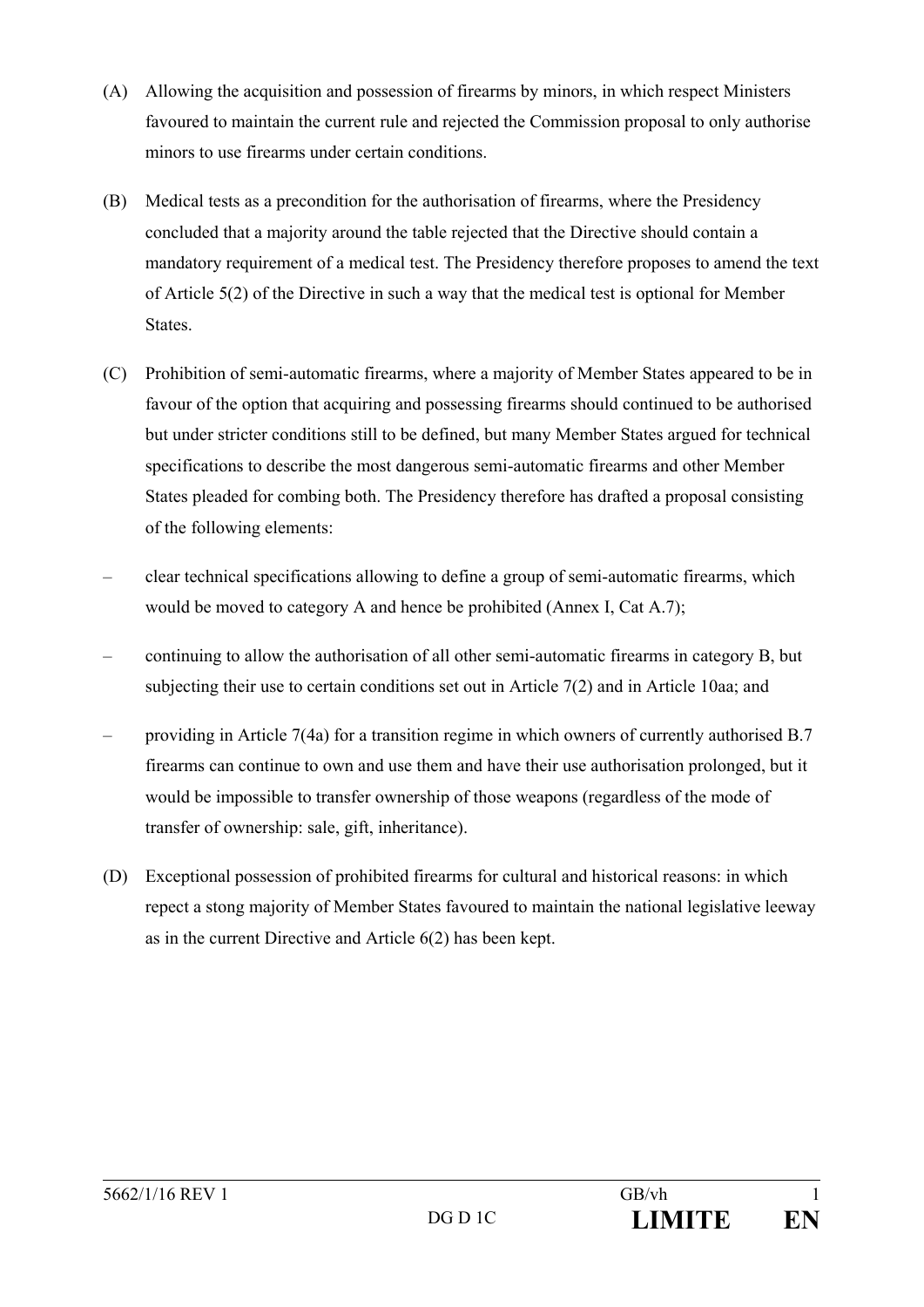- (E) Online sales of firearms, where delegations were divided and further work was deemed to be done at technical level. The Presidency suggests a proposal consisting of the following elements:
- amending Article 6 so as to stipulate that in case of online sale the identity and, where applicable, the authorisation of the buyer, needs to be checked at the moment of the delivery of the firearm, either by a dealer or by a public authority; and
- amending Article 11, so as to clarify that the requirements contained therein apply not only mail order but also for online sale.
- 4. The current revised text set out in the Annex takes into account the discussions of the draft Directive both at Working Party and at Council level. Changes are underlined compared to the initial Commission proposal, changes to the previous version of the revised text are marked in **bold and underlined**. Member States are invited to consider the current version of the text in view of the next meeting of the Genval Working Party.
- 5. Following the terrorist attacks in Brussels on 22 March 2016, the Ministers for Justice and Home Affairs at their meeting on 24 March 2016, expressed the need to pursue in a resolute manner the swift completion of legislation on control of the acquisition and possession of firearms.
- 6. With a view to achieving progress and on crucial articles of the Directive, the Presidency invites Member States to negotiate in a constructive manner by agreeing to the text proposals set out in the Annex or by proposing their own amendments.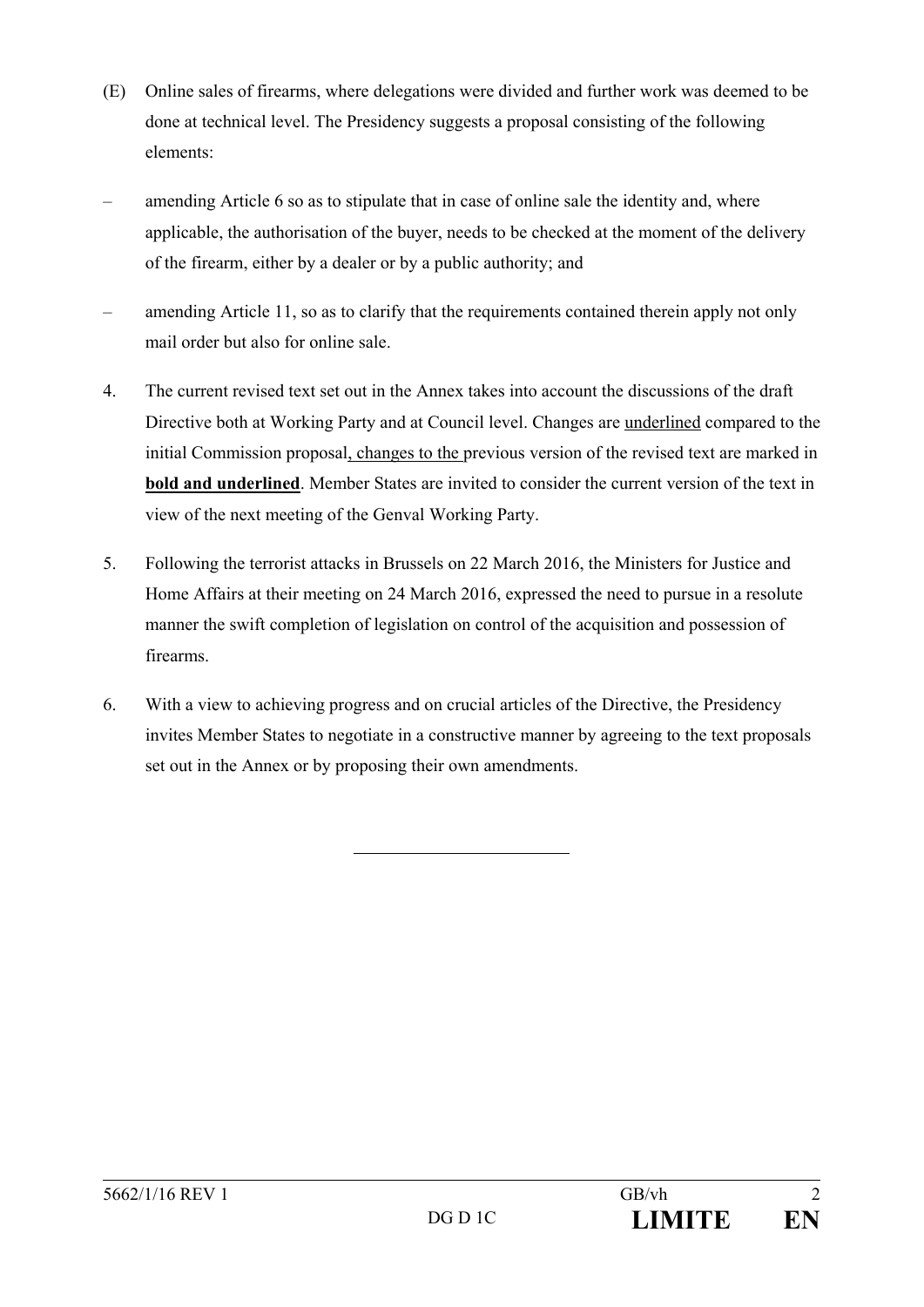# Proposal $^{1}$  <sup>2</sup> for a

## **DIRECTIVE OF THE EUROPEAN PARLIAMENT AND OF THE COUNCIL**

#### **amending Council Directive 91/477/EEC on control of the acquisition and possession of weapons***<sup>3</sup>*

#### THE EUROPEAN PARLIAMENT AND THE COUNCIL OF THE EUROPEAN UNION,

Having regard to the Treaty on the Functioning of the European Union, and in particular Article  $114<sup>4</sup>$  thereof.

Having regard to the proposal from the European Commission,

After transmission of the draft legislative act to the national parliaments,

Having regard to the opinion of the European Economic and Social Committee,

Acting in accordance with the ordinary legislative procedure,

Whereas:

- (1) Council Directive  $91/477/EEC^5$  established an accompanying measure for the internal market. It created a balance between, on the one hand, the undertaking to ensure a certain freedom of movement for some firearms within the Union, and, on the other **hand**, the need to control this freedom using security guarantees suited to this type of product.
- (2) As a response to recent terrorist acts which demonstrated gaps in the implementation of Directive 91/477/EEC especially with regard to deactivation of weapons, convertibility and marking rules, the "European Agenda on Security" adopted in April 2015 and the Declaration of the Home Affairs Ministers Council of 29 August 2015 called for the revision of that Directive and for a common approach on the deactivation of firearms to prevent reactivation and use by criminals.
- (3) Certain issues in Directive 91/477/EEC need further improvement.

<sup>&</sup>lt;sup>1</sup><br>
<sup>2</sup><br>
Text with EPA relevance.<br>
Text with EPA relevance.<br>
General scrutiny reservation: BG, CZ, DK, DE, LU, RO SI, FI, UK, CH.<br>
AT: check whether legals basis covers sufficiently internal security concerns.<br>
Council Di 256, 13.9.1991, p. 51).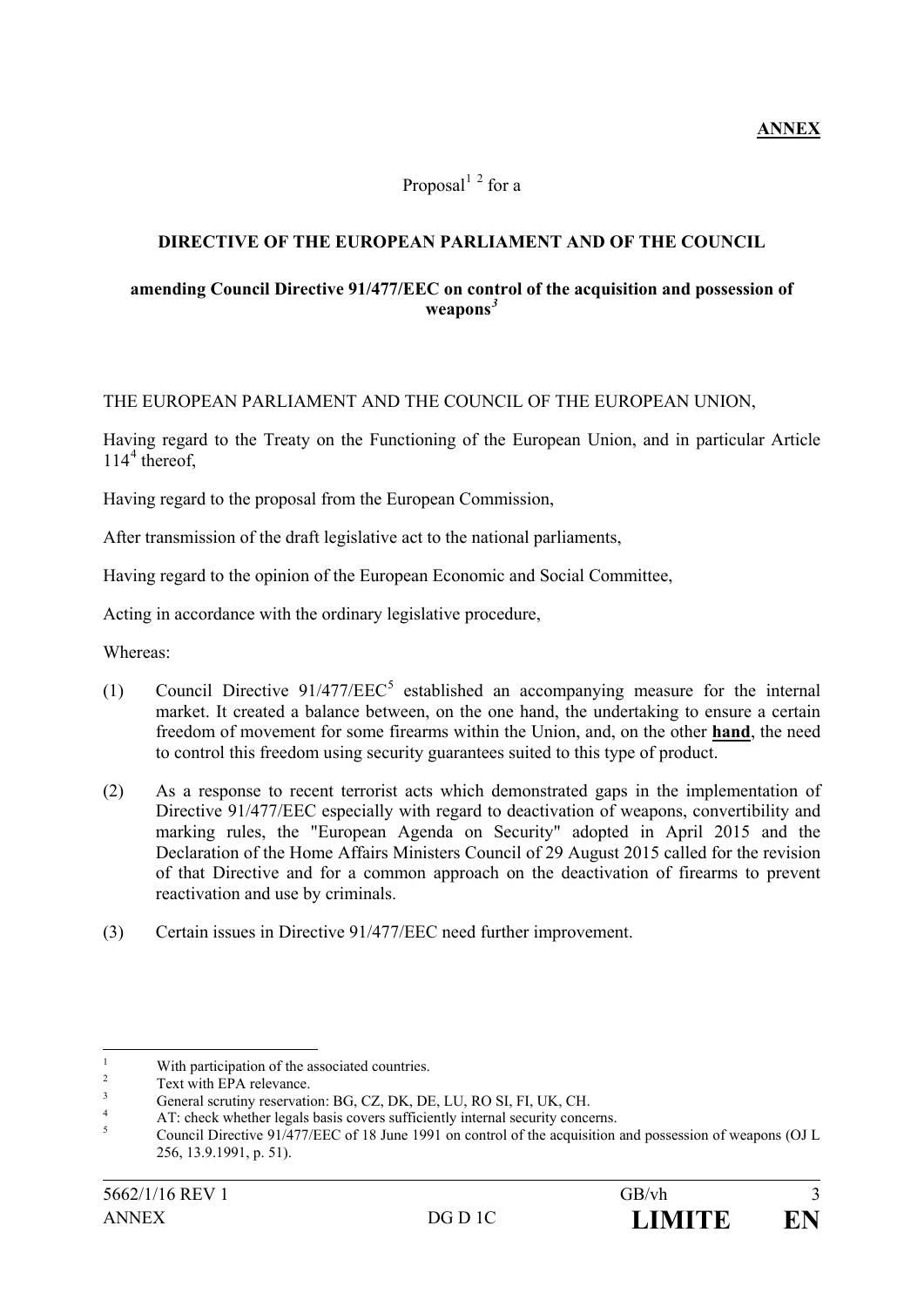- $(4)$   $(...)^{6}$ .
- (5) Since collectors have been identified as a possible source of traffic of firearms, they should be covered by this Directive.
- (6) Since brokers provide services similar to those of dealers, they should also be covered by this Directive.
- (7) Taking into consideration the high risk of reactivating badly deactivated weapons and in order to enhance security across the Union, deactivated firearms should be covered by this Directive.
- **(7a)** Additionally, for the most dangerous firearms stricter rules should be introduced in order to ensure that those firearms are**, with some limited exceptions to the rule,** not allowed to be owned or traded. **(…)** Where those rules are not respected, Member States should take appropriate measures including the destruction of those firearms.
- (8) In order to ensure the traceability of deactivated firearms, they should be registered in national registries.
- (9) Some semi-automatic firearms can be easily converted to automatic firearms, thus posing a threat to security. Even in the absence of conversion to category "A", certain semi-automatic firearms may be very dangerous when their capacity regarding the number of rounds is high. Such semi-automatic weapons should therefore be banned for civilian use.
- (10) To avoid that markings are easily erased and to clarify on which components the marking should be affixed, common Union rules on marking should be introduced.
- (11) Firearms may be used for far more than 20 years. In order to ensure their traceability, records of them should be kept for an indeterminate period of time until destruction is certified.
- (12) Selling arrangements of firearms and their components by means of distance communication may pose a serious threat to security as they are more difficult to control than the conventional selling methods, especially as regards the on line verification of the legality of authorisations. It is therefore appropriate to **enhance the specific provisions for** the selling of **fire**arms and **their** components by means of distance communication, notably internet **(…)**.
- (13) Furthermore, the risk of **acoustic** weapons and other types of blank firing weapons being converted to real firearms is high, and in some of the terrorist acts converted arms were used. It is therefore essential to address the problem of converted firearms being used in criminal offences, notably by including them in the scope of the Directive. Technical specifications for alarm and signal weapons as well as for salute and acoustic weapons should be adopted in order to ensure that they cannot be converted into firearms.

 <sup>6</sup> Deleted as this is now implicitly covered by recital 7a.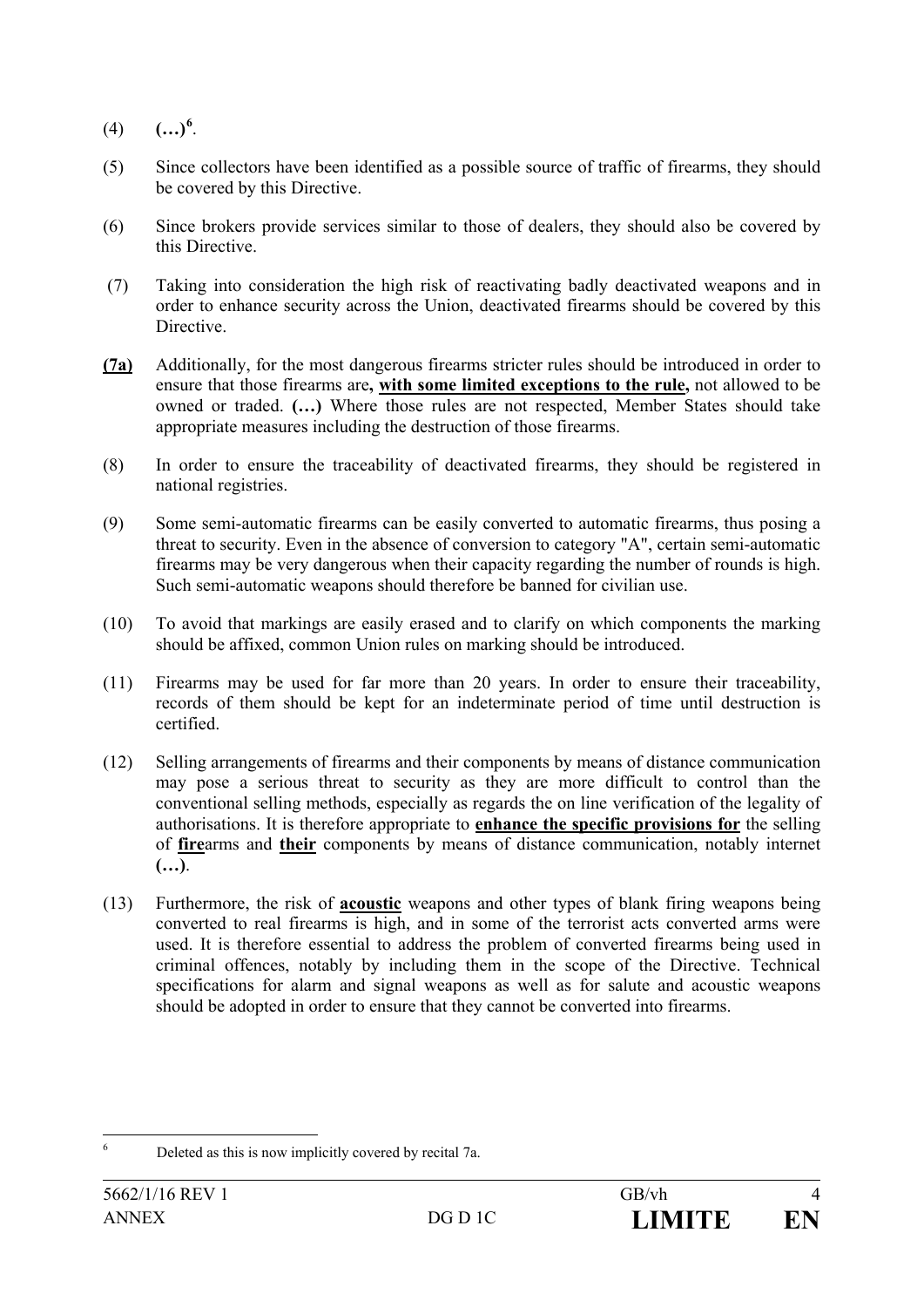#### **(13a) Objects, that have the physical appearance of a firearm ("replica"), but are manufactured in such a way that they cannot be converted to firing a shot or expelling a bullet or projectile by the action of a combustible propellant, are not covered by this Directive.**

- (14) In order to improve the functioning of the information exchange between Member States, the Commission should assess the necessary elements of a system to support such exchange of information contained in the computerised data-filing systems in place in Member States. The Commission's assessment may be accompanied, if appropriate, by a legislative proposal taking into account existing instruments regarding exchange of information.
- (15) In order to ensure appropriate exchange of information between the Member States on authorisations granted and on refusals, the power to adopt acts in accordance with Article 290 of the Treaty on the Functioning of the European Union should be delegated to the Commission in respect of adopting an act to enable the Member States to create such a system of exchange of information on authorisations granted and on refusals. It is of particular importance that the Commission carry out appropriate consultations during its preparatory work, including at expert level. The Commission, when preparing and drawing up delegated acts, should ensure a simultaneous, timely and appropriate transmission of relevant documents to the European Parliament and to the Council.
- (16) In order to ensure uniform conditions for the implementation of this Directive, implementing powers should be conferred on the Commission. Those powers should be exercised in accordance with Regulation (EU) No 182/2011 of the European Parliament and of the Council<sup>7</sup>.
- (17) This Directive respects the fundamental rights and observes the principles recognised in particular by the Charter of Fundamental Rights of the European Union.
- (18) Since the objectives of this Directive cannot be sufficiently achieved by the Member States, but can rather, by reason of the scale and effects of the action, be better achieved at Union level, the Union may adopt measures, in accordance with the principle of subsidiarity as set out in Article 5 of the Treaty on European Union. In accordance with the principle of proportionality, as set out in that Article, this Directive does not go beyond what is necessary in order to achieve those objectives.
- (19) Directive 91/477/EEC should therefore be amended accordingly.

 <sup>7</sup> Regulation (EU) No 182/2011 of the European Parliament and of the Council of 16 February 2011 laying down the rules and general principles concerning mechanisms for control by Member States of the Commission's exercise of implementing powers (OJ L 55, 28.2.2011, p. 13).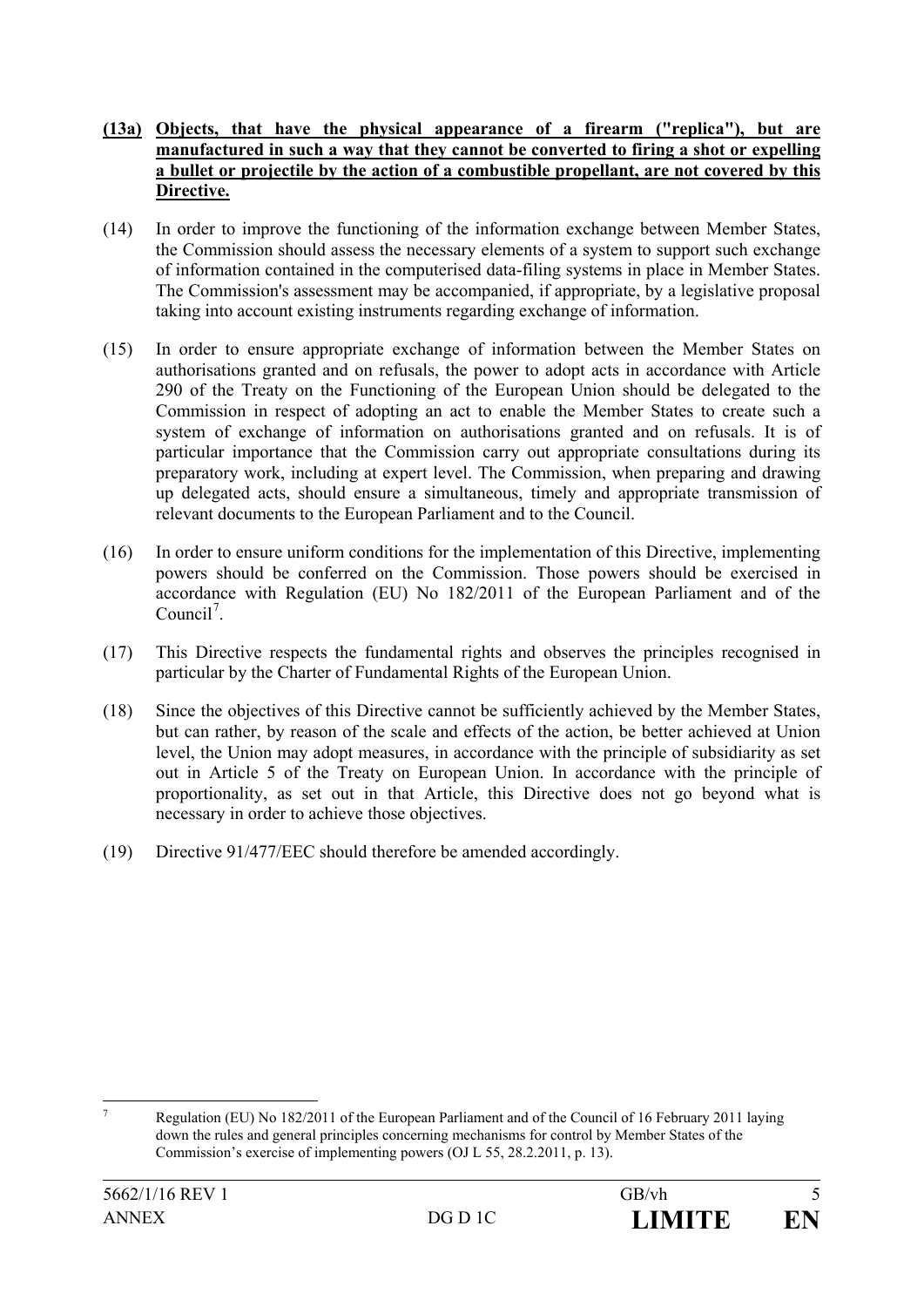#### HAVE ADOPTED THIS DIRECTIVE:

# *Article 1<sup>8</sup>*

Directive 91/477/EEC is amended as follows:

(1) Article 1 is amended as follows:

## (a) **Paragraph 1a is deleted<sup>9</sup>**.

- $(aa)$  Paragraph  $1b^{10}$  is replaced by the following:
	- "1b. For the purposes of this Directive, "essential component" means **(…)<sup>11</sup>** the barrel, **loader**<sup>12</sup>, chamber<sup>13</sup>, frame, receiver<sup>14</sup>, slide or cylinder, bolt or breech block  $\frac{15}{3}$ which, being separate objects, are included in the category of the firearms on which they are or are intended to be mounted**. (…)<sup>16</sup>**
- (b) Paragraph  $1e^{17}$  is replaced by the following:
	- "1e. For the purposes of this Directive, "broker<sup>18</sup>" means: any natural or legal person, or **partnership resident in a Member State** other than **the** dealer **or the buyer, whose activity, in exchange for a payment or any advantage (…)** consists wholly or in part **in facilitating the negotiation or organisation of transactions for the purpose** of **(…)** buying, selling, or arranging the transfer **of firearms, essential components or ammunition** within a Member State, from one Member State to another Member State, from a Member State<sup>19</sup> to a third country or from a third country to a Member State<sup>2021</sup> **(…).**."

<sup>&</sup>lt;sup>8</sup> The Presidency is still reflecting on introducing definitions for collectors and bodies concerned as well as for antique weapons.<br>As only essential components are subject to obligations under this Directive, there is no need for a definition of

<sup>&</sup>lt;sup>10</sup> parts'.<br><sup>10</sup> Due to overlapping of 1a and 1b, to be re-examined: BG, DE, ES, FR, LU, SK; deletion of 1a suggested by

CZ, IT, PL, CH; New proposal by CZ, supported by FI.<br>Deletion suggested by BE, CZ, DE, IT, CY, SI, UK,; closed list requested by DE, CZ, CY, UK, including

removable magazines by BE IT, PT, BG, ES.<br>CZ, UK delegation stated the need to clarify the definitions of "essential components" and "parts".

Suggested by BE, IT; FR asks for a definition at European level.<br>
Suggested by DE, SK.<br>
DE requested further defining: upper and lower receiver.<br>
Suggested by DE, SK.<br>
DE requested further defining: upper and lower receive activities of broker who ' furthermore, is not owner of firearms. FR suggested to align paragraph to Regulation (EC) No 428/2009 of 5 May 2009; DE, UK considered distinction between broker and dealer as artificial.

Suggested by DE.<br>Suggested by DE, opposed by UK since third country aspects should be covered by Regulation 258/2012.<br>Addition suggested by FI: "or, when the broker is established in the EU, between third countries...."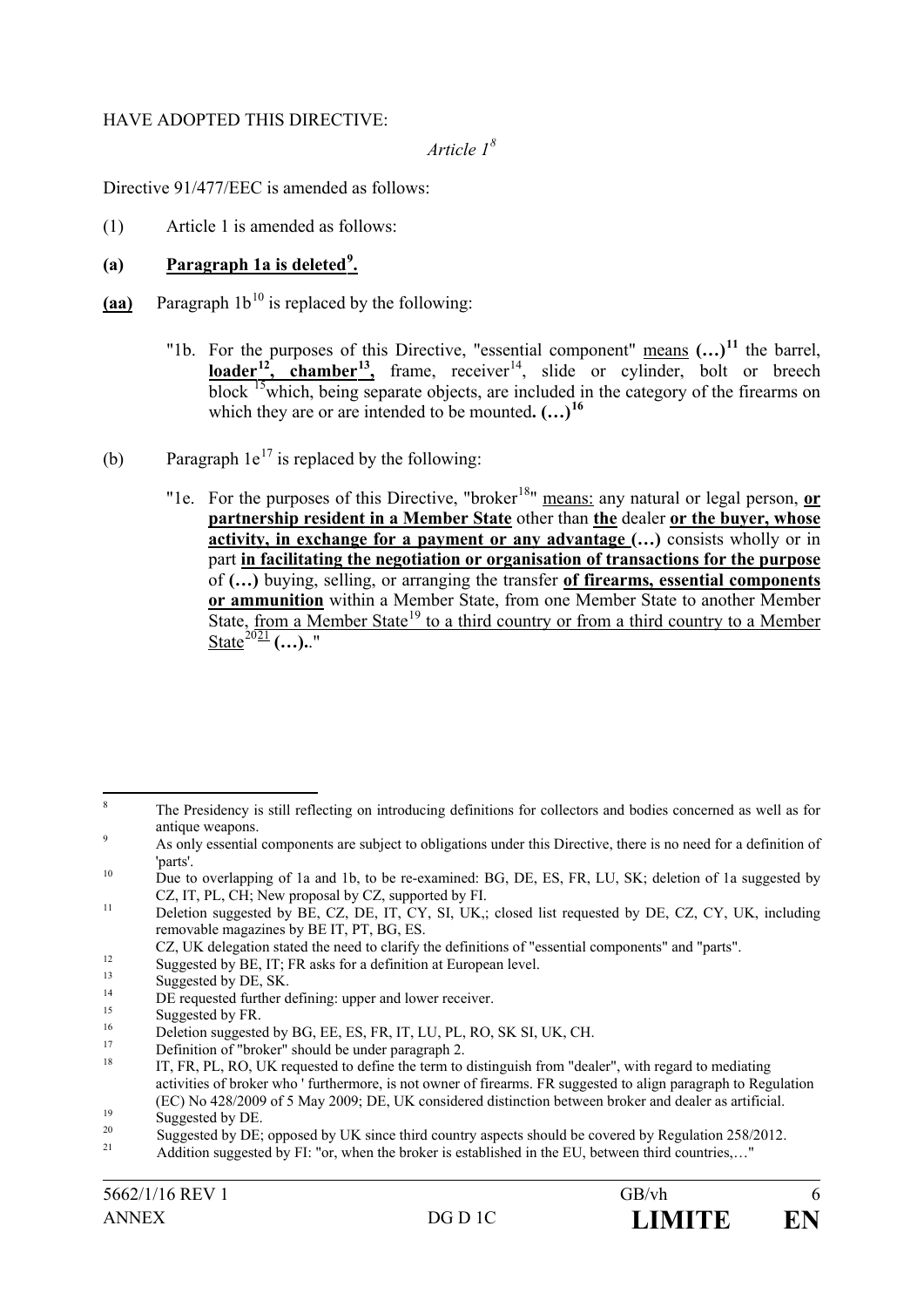- (c) In paragraph 1, the following paragraphs are added<sup>22</sup>:
	- "1f. For the purposes of this Directive, "alarm and signal weapons"<sup>23</sup> means **(…)**<sup>24</sup> devices with a cartridge holder **(…)** designed to fire only blanks, irritants, other active substances or pyrotechnic ammunition **and cannot be converted into a firearm with conventional tools**. 25
	- 1g. For the purposes of this Directive, "salute and acoustic weapons"<sup>26</sup> means firearms specifically converted to the sole use of firing blanks, for use such as in theatre performances, photographic sessions, film and television recordings, historical reenactments, parades, sporting events and training **and cannot be converted into a firearm with conventional tools**.. 27
	- 1h. **(…)**
	- 1i. For the purposes of this Directive, "deactivated firearms" means firearms that have been **deactivated**  $(...)$   $\frac{28}{3}$ in accordance with<sup>29</sup> Commission Implementing Regulation (EU) 2015/2403 **(…)<sup>30</sup>**"
- (d) Paragraph 2 is replaced by the following:
	- "2. For the purposes of this Directive, "dealer" means any natural or legal person whose trade or business consists wholly or in part of any of the following:
		- (i) the manufacture, trade, exchange, hiring out, repair or conversion of firearms, essential components **(…)<sup>31</sup> of firearms<sup>32</sup>**; or
		- (ii) the manufacture, trade, exchange, **loading<sup>33</sup>** or conversion of ammunition."

<sup>&</sup>lt;sup>22</sup> IE: add definition of gas weapons.<br>
<sup>23</sup> Distinctive definitions requested by CY, SK.<br>
<sup>24</sup> Deletion suggested by FR.<br>
DE suggestion. HU suggested adding: "This Directive shall not apply to any alarm and siganl weapo

<sup>&</sup>lt;sup>26</sup><br>
Distinctive definition requested,; IT: replace by "scenic weapons".<br>
DE suggestion. Deletion of list of purposes suggested by SK.<br>
Deletion suggested by DE.<br>
Suggested by DE, CZ.<br>
Commission Implementing Decision (EU on deactivation standards and techniques for ensuring that deactivated firearms are rendered irreversibly

inoperable, OJ, L 333/62, 19.12.2015.<br>
Deletion suggested by CZ, supported by DE, UK and CH.<br>
Suggested by FR, rewording suggested by UK.<br>
Addition suggested by FR.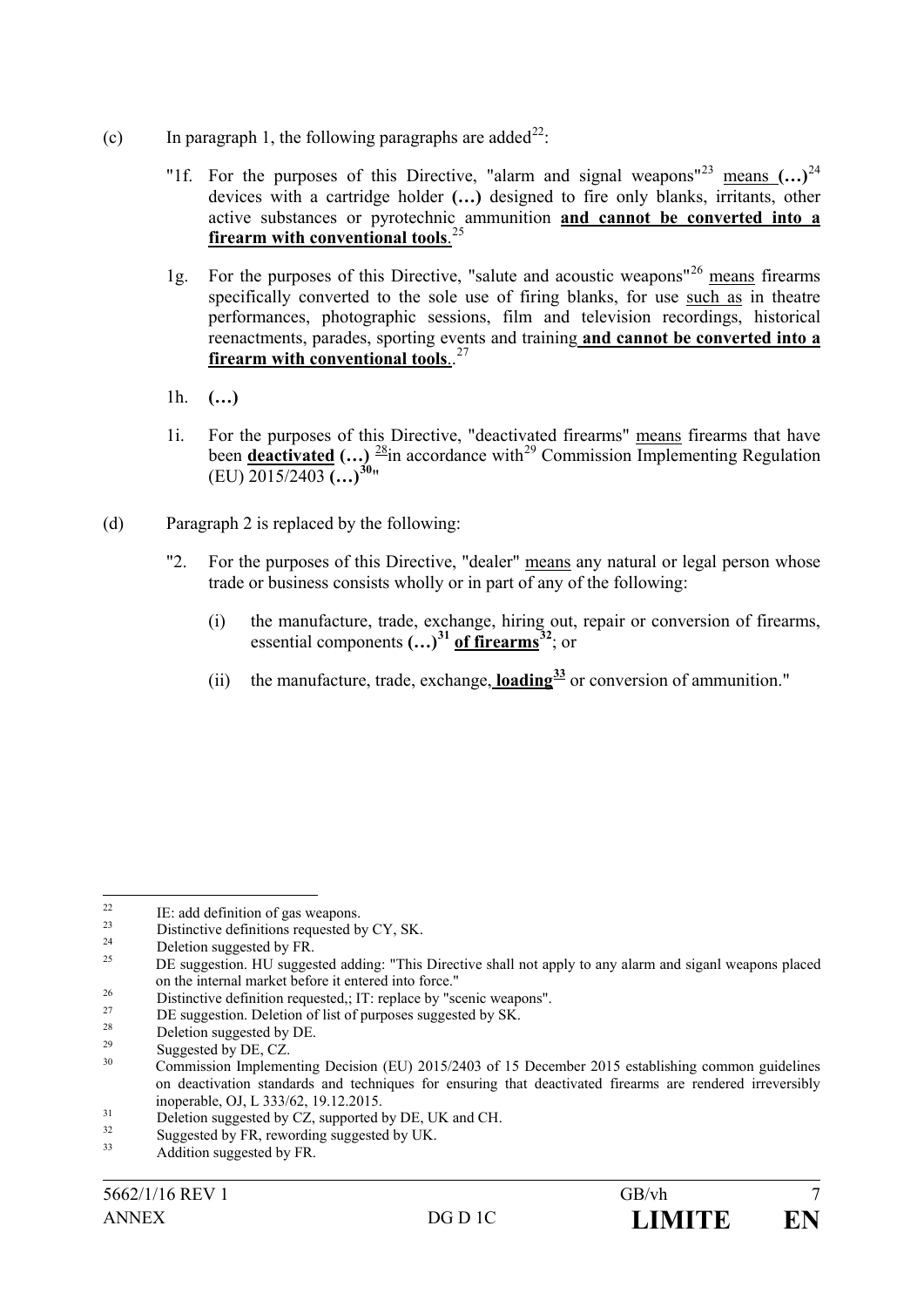- (2) In Article 2, paragraph 2 is replaced by the following:
	- "2. This Directive shall not apply to the acquisition or possession of weapons and ammunition, in accordance with national law, by the armed forces, the police, or the public authorities. Neither shall it apply to commercial transfers **(…)**<sup>34</sup> as regulated by Directive 2009/43/EC**<sup>35</sup> <sup>36</sup> (…)**."
- (3) In Article 4, paragraphs 1, 2 and 3 are replaced by the following:
	- " $1<sup>37</sup>$ . Member States shall ensure that any firearm or<sup>38</sup> essential component thereof<sup>39</sup> placed on the market<sup>40</sup> has been  $\cdot$

# **(i) provided with a unique marking, which is clear and permanent<sup>41</sup>** and

**(ii) is** registered in compliance with this Directive **without delay after manufacture or import to the Union<sup>42</sup>**.

**The Commission shall adopt technical specifications for the marking. The implementing acts shall be adopted in accordance with the examination procedure referred to in Article 13 b(2).<sup>43</sup>**

<sup>&</sup>lt;sup>34</sup> Deletion suggested by FR.<br><sup>35</sup> Directive 2009/43/EC of the European Parliament and of the Council of 6 May 2009 simplifying terms and conditions of transfers of defence-related products within the Community, OJ L 146/1, 10.6.2009.<br>Suggested by FR, CZ.<br>Suggested by FI: "Member States shall ensure that each assembled firearm placed on the market or individ

essential component placed on the market separately has been marked ..."<br>IT: "and essential components ".<br>Suggested by PL, FI, ES, PT, SK.<br>FI raised the attention that there should be a possibility to mark a firearm direct

the EU.<br>Suggested by ES, FR; IT "in an indelible way";DE: "clearly and permanently marked according to the state of

the art".<br>
42 Addition suggested by DE.<br>
43 Addition suggested by FR.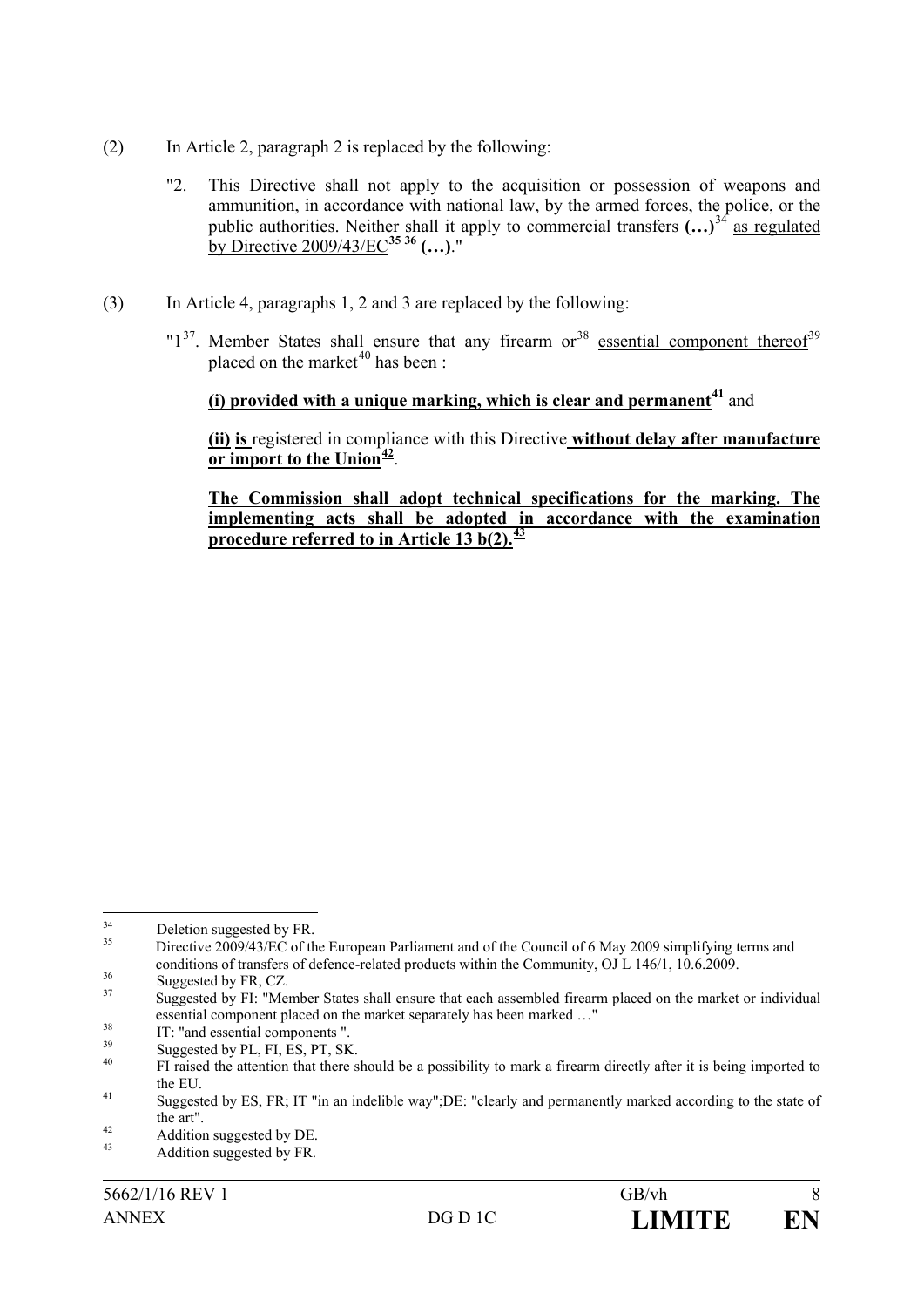244. For the purposes of identifying and tracing each **(…)<sup>45</sup>** firearm and its essential components<sup>46</sup>, Member States shall, **without delay (…)** after manufacture (…) or  $\overline{(\ldots)}$  import to the Union<sup>47</sup>  $(\ldots)$ , require a unique marking<sup>48</sup> including the name of the manufacturer, the country or place of manufacture, **the brand, the model, the calibre<sup>49</sup>** the serial number, and the year of manufacture, if not already part of the serial number. This shall be without prejudice to the affixing of the manufacturer's trademark.

**(…)**

Member States shall ensure that each elementary package of complete ammunition is marked so as to provide the name of the manufacturer, the identification batch (lot) number, the calibre and the type of ammunition.

For those purposes, Member States may have regard to the provisions of the Convention on Reciprocal Recognition of Proofmarks on Small Arms of 1 July  $1969^{50}$ .

Furthermore, Member States shall ensure, at the time of transfer of a firearm from government stocks to permanent civilian use, the **appropriate<sup>51</sup>** unique marking permitting identification of the transferring entity.

3. **(…)<sup>52</sup>**

(4)  $53\text{In Article 4, paragraph } 4^{54}$  is amended as follows:

<sup>&</sup>lt;sup>44</sup> HU, FI specified that if the firearms is imported the year of import should be marked before it is placed on the market.<br>
45 Deleted at the suggestion of DE.<br>
47 Suggested by ES.<br>
48 Wording suggested by DE.<br>
48 Concerns about loss of value of historical firearms, concerns about feasibility of full size marking from IT.

MT, SK.<br>
<sup>49</sup> Addition suggested by DE, FR, IT.<br>
<sup>50</sup> A number of delegations (ES, SK, CZ, BE, UK) requested restoring this provision. Small adaptation has been

made as suggested by CZ to clarify that the Convention to which not all MS are members does not represent an alternative regime to the EU one. In this regard FR raised the question whether accession to that Convention

should be considered by the EU.<br>
<sup>51</sup> Suggested by FI.<br>
<sup>52</sup> Moved to Article 4b.<br>
FR suggested a merge with 4b.<br>
<sup>54</sup> FR rewording see 5342/3/16 REV 3.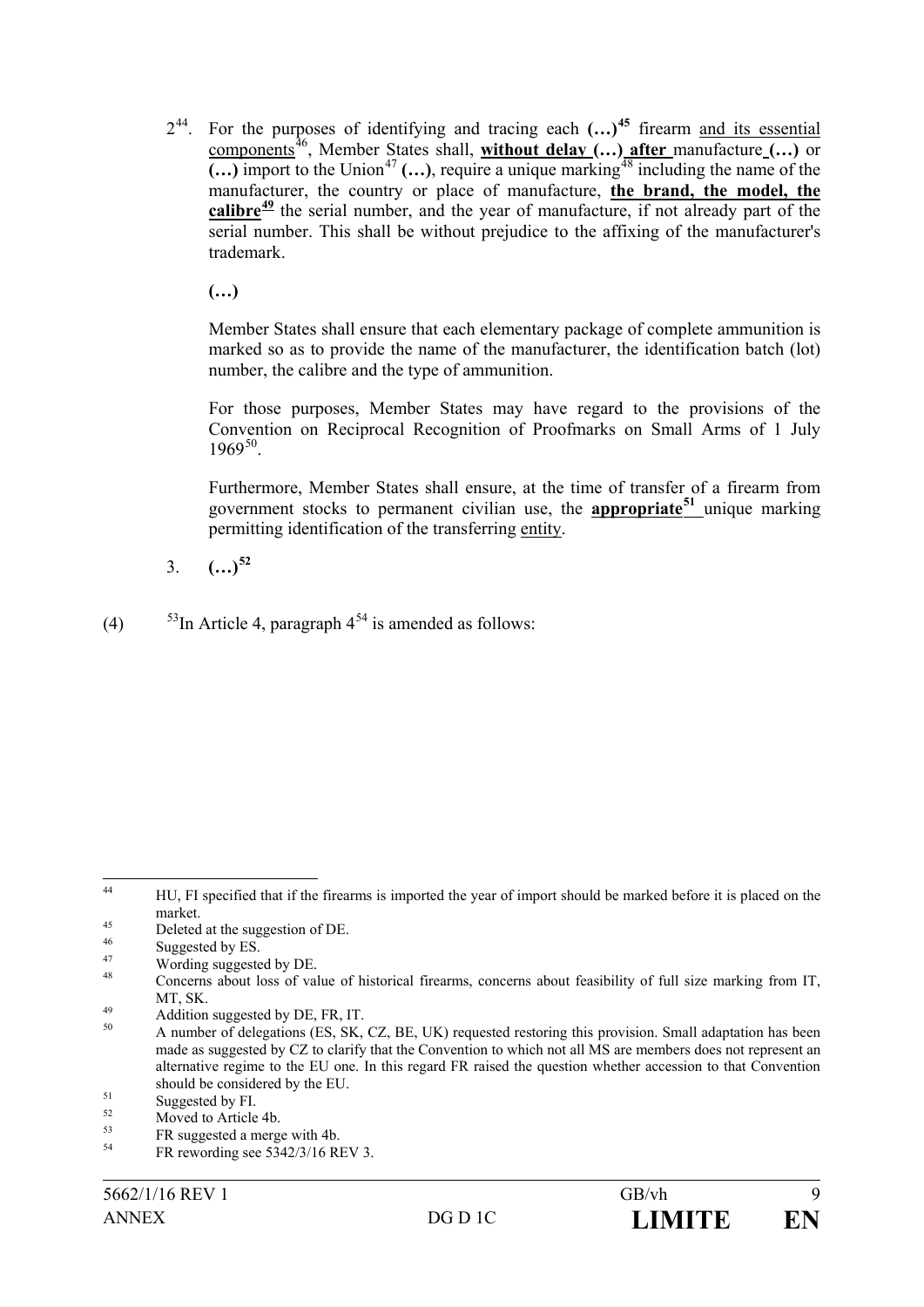(a) in the first subparagraph, the second sentence is replaced by the following:

"This filing system shall record:

- the type, make, model, calibre and serial number of each firearm **and the essential components thereof**; **and**

- the names and addresses of the supplier and of the person acquiring or possessing the firearm **and the essential components thereof**.

The record of firearms **(...) <sup>55</sup>**, **and the essential components thereof** shall be maintained for an indefinite <sup>56</sup>period<sup>57</sup>."

(b) the second subparagraph is replaced by the following:

"Throughout their period of activity, dealers<sup>58</sup> and brokers shall be required to maintain a register<sup>59</sup> in which **each** firearm **and the essential components thereof** subject to this Directive and which are received or disposed of by them shall be recorded, together with such particulars as enable the firearm **and the essential components thereof** to be identified and traced, in particular the type, make, model, calibre and serial number thereof and the names and addresses of the person supplying and acquiring it.

Upon the cessation of their activities,dealers and brokers shall deliver that register to the national authority responsible for the filing system provided for in the first subparagraph.

Each Member State shall ensure that the registers of the dealers and brokers established in their territory are connected to **the** computerised data-filing system of firearms **and the essential components thereof**."

<sup>55</sup> Deletion suggested by DE, FI, UK, CH.<br>56 Specification of period needed : CH.<br>57 AT, DE, LU, ES, IT, FR (keep data including of the export). PT, HR underlined the need to keep each entry, changing only the status of the firearm. FI suggests adding: , or in case of an exported firearm, 20 years after

the export;"<br>
S<sup>8</sup> Covers manufacturers according to its definition.<br>
UK agrees, doubts CH; IT: distinguish between content of dealer's and broker's register, latter should be about "carried out operations".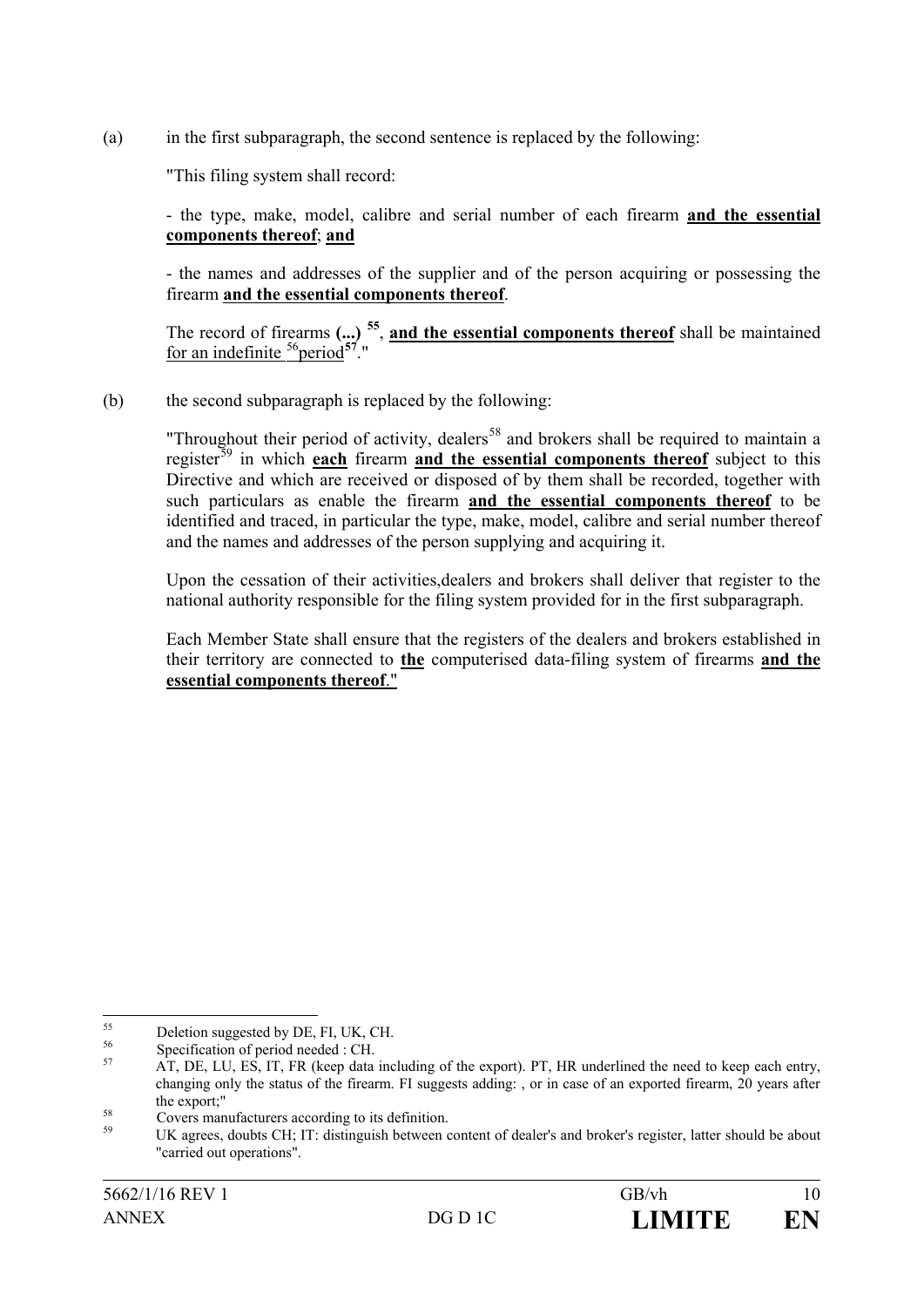(5) Article 4b is replaced by the following:

## *"Article 4b*

- 1. Member States shall establish a system for the regulation of the activities of dealers and brokers. Such a system **shall** include **at least<sup>60</sup>** the following measures:
	- (a) registration of dealers and brokers**<sup>61</sup>** operating within the territory **of each Member State**; and
	- (b) licensing or authorisation of the activities of dealers and brokers **within their territory**.

 $2^{62}$ . The system referred to in paragraph 1 **(b)** shall include at least a check of the private and professional integrity and of the abilities of the dealer or broker. In the case of a legal person, the check shall be on the legal person and on the person who directs the undertaking.".

(6) Articles 5 and 6 are replaced by the following:

# *"Article 5*

- 1 Without prejudice to Article 3, Member States shall authorise the acquisition and possession of firearms<sup>63</sup> only by persons who have good cause and who:
	- (a) are at least 18 years of age, except in relation to the acquisition, other than through purchase, and possession of firearms for hunting and target shooting, provided that in that case persons of less than 18 years of age have parental permission, or are under parental guidance or the guidance of an adult with a valid firearms or hunting licence, or are within a licensed or otherwise approved training centre**; 64**
	- (b) are not likely to be a danger to themselves<sup>65</sup>, to public order or to public safety; having been convicted of a violent intentional crime shall be considered as indicative of such danger.
	- (c) **(…)**

<sup>&</sup>lt;sup>60</sup> ES specified that measures should be cumulative.<br>
UK: concerns about requirements to be placed on brokers: no need for brokers to be on a pre-approved register.<br>
FR suggested the addition of the obligation for manufa

Firearms they hold.<br>
IE: clarify that it only refers to Cat B and not to Cat C, D firearms.<br>
Reinstated after Council discussion.<br>
Addition by FI "or others,...".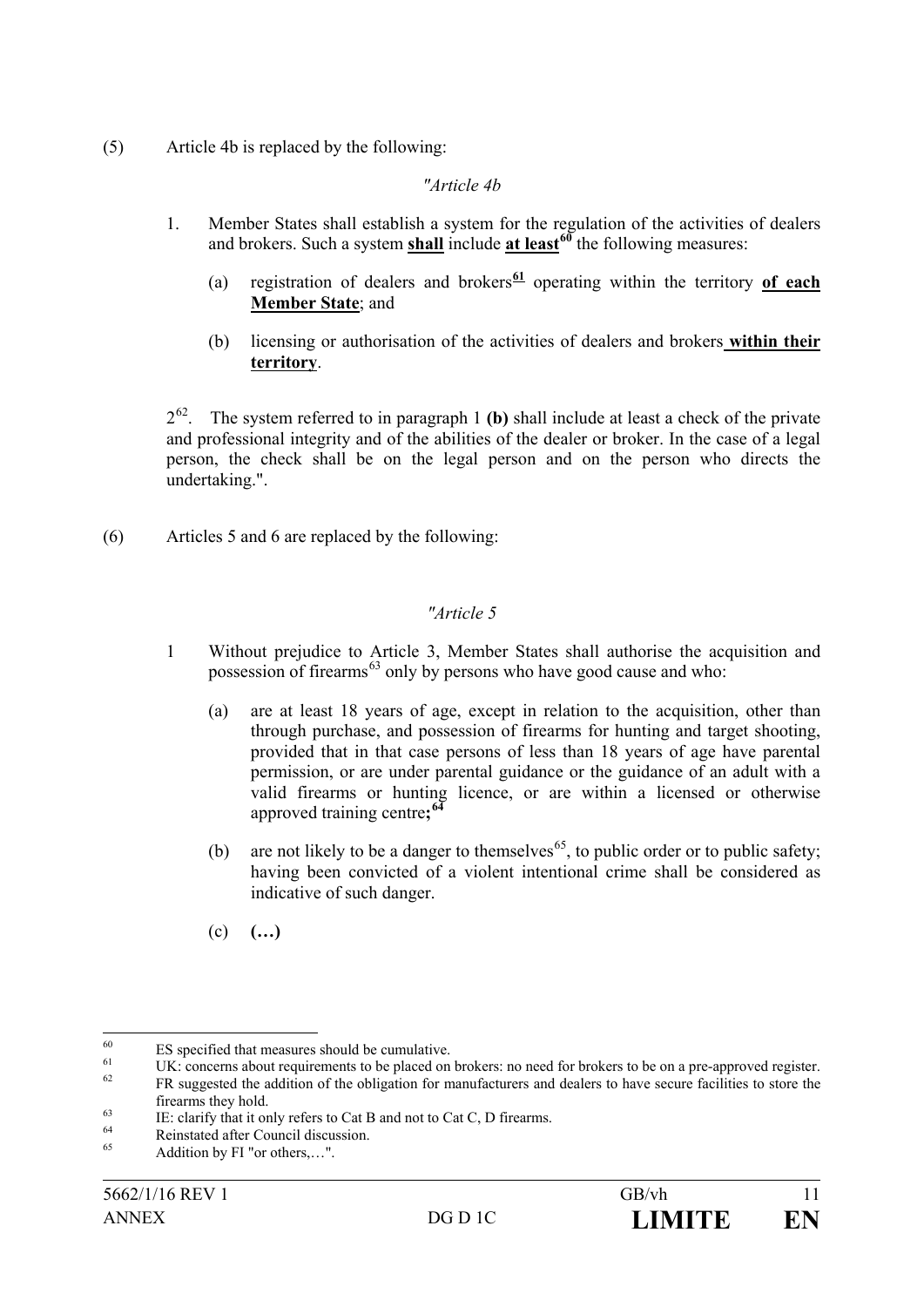2. Member States **may** make the issuance or renewal of the authorisations referred to in paragraph 1 subject to **(…)** medical, including psychological, review..

Member States shall withdraw **(…)** authorisations **for possession of a firearm (…)** if any of the conditions on the basis of which the authorisation was granted is no longer met.

Member States shall not prohibit persons resident within their territory from possessing a firearm acquired in another Member State unless they prohibit the acquisition of the same type of firearm within their own territory.

## *Article 6*

1. Without prejudice to Article 2(2), Member States shall take all appropriate steps to prohibit the acquisition and the possession of the firearms and ammunition listed in category A in Annex I. They shall ensure that **(…)** those firearms and ammunition unlawfully held in contravention of that prohibition are seized $^{66}$ .

2.**<sup>67</sup>** In special cases **for national defence, educational, cultural, research and historical purposes** and without prejudice to Article  $6(1)$ , the competent authorities may grant authorisations for **(…)** such firearms and ammunition where this is not contrary to public security or public order**. 68**

3. **(…)**

**4.** Member States shall **ensure that in case of** the acquisition and selling**<sup>69</sup>** of firearms and their **essential components** and ammunition covered by categories A, B, C [and  $D^{70}$ ] set out in Annex I by means of distance communication<sup>71</sup>, as defined in Article 2 of Directive 97/7/EC of the European Parliament and of the Council(\*\*), **the identity, and where required, the authorisation of the person acquiring the firearm and the essential components thereof is controlled upon delivery thereof to that person, by:**

- **an** authorised dealer **or** broker; **or**
- **- a public authority representative.**

(\*) OJ: Please insert a date: data of publication of this amending Directive +20 days.

(\*\*) Directive 97/7/EC of the European Parliament and of the Council of 20 May 1997 on the protection of consumers in respect of distance contracts (OJ L 144, 4.6.1997, p.19)."

 $\mathcal{L}_\text{max} = \mathcal{L}_\text{max} = \mathcal{L}_\text{max} = \mathcal{L}_\text{max} = \mathcal{L}_\text{max} = \mathcal{L}_\text{max} = \mathcal{L}_\text{max} = \mathcal{L}_\text{max} = \mathcal{L}_\text{max} = \mathcal{L}_\text{max} = \mathcal{L}_\text{max} = \mathcal{L}_\text{max} = \mathcal{L}_\text{max} = \mathcal{L}_\text{max} = \mathcal{L}_\text{max} = \mathcal{L}_\text{max} = \mathcal{L}_\text{max} = \mathcal{L}_\text{max} = \mathcal{$ 

<sup>&</sup>lt;sup>66</sup> Up to Member States what to do with such firearms: EE.<br><sup>67</sup> EE suggested harmonised wording as to "public security, public order, public safety" throughout the text, see 5.1.a

SE: "In cases where Member States considers it necessary for national security purposes, the competent authorities may grant authorization for the acquisition and possession of such firearms and ammunition".<br>
DE, AT, UK, FR, EE, NO, PL, HU, CZ, EL, LT, DK, IT, - need to provide exceptions, FI, LV, DE -

compensation, SK, CH support 6.2, COM objects to 6.2.<br>Suggested by LT, CH, FR.<br>Suggested by CZ, HR, FR.<br>Delegations requested more clarity regarding this prohibition as well as an alternative BG, DE, EE, HR, FI,

SE, UK.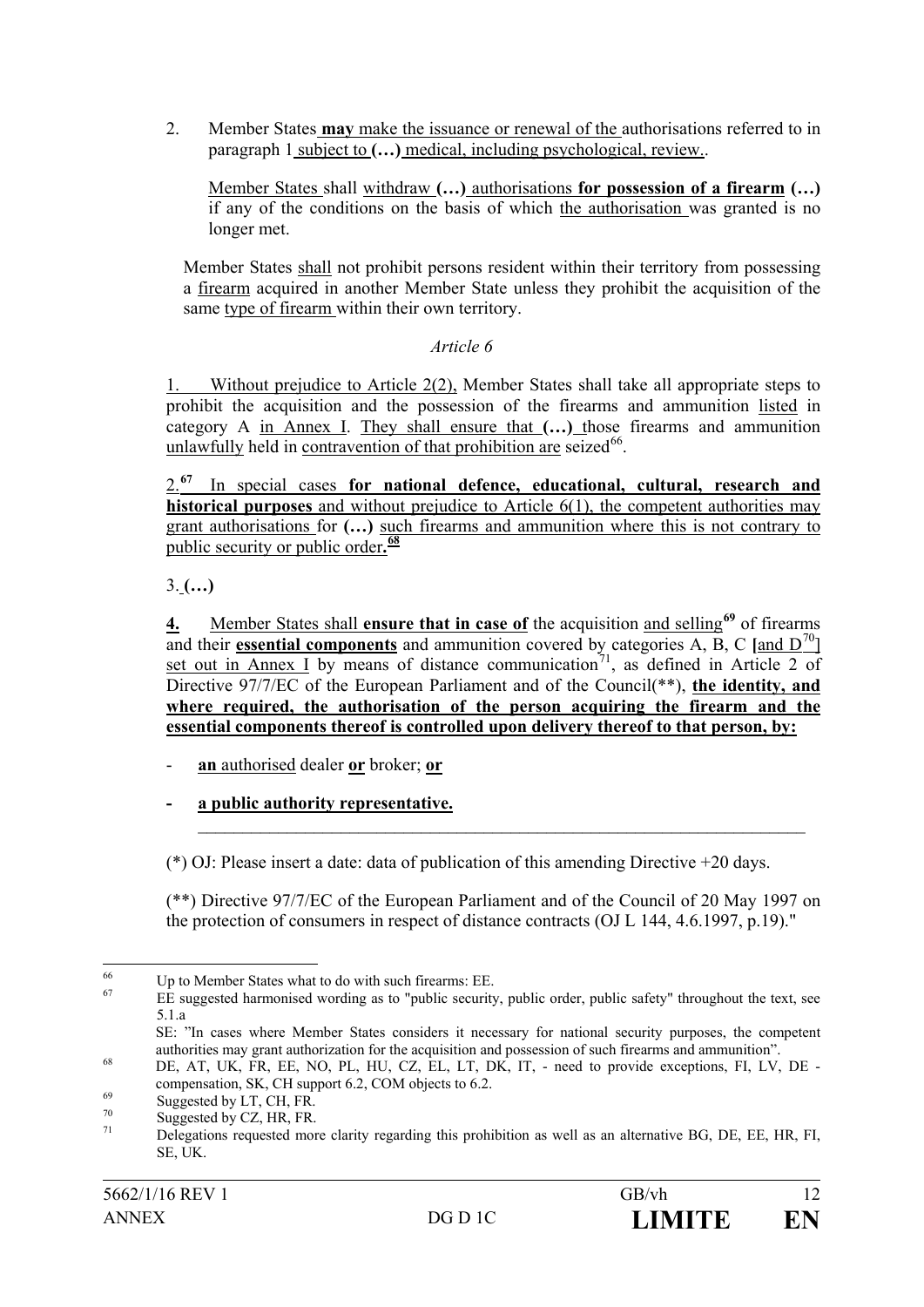# **(7) In Article 7, the following paragraph is added after paragrgaph 2:**

#### **"2a. An authorisation to acquire or possess a firearmlisted in category 7 under B set out in Annex I of the Directive shall be granted only for the purposes of hunting or sport shooting."**

(7a) In Article  $7^{72}$ , the following subparagraph is added to paragraph 4, after point c):

"The maximum **(…)** authorisation for possession **of a firearm** shall not exceed five years<sup>73</sup>. The authorisation may be renewed if the conditions on the basis of which it was granted are still fulfilled."

## **(7b) In Article 7, the following paragraph is added after paragraph 4:**

**"4a. Member States may renew an authorisation for a firearm which were classified in category 7 under B set out in Annex I of the Directive, as amended by Directive 2008/51/EC74, even if the firearm is currently classified in category A. However, such authorisations may be renewed only for persons already holding an authorisation before [the date referred to in Article 3 of this Directive]."**

(8) The following Articles 10a and 10b are inserted:

# *"Article 10a<sup>75</sup>*

1. Member States shall take measures to ensure that alarm and signal weapons as well as salute and acoustic weapons, **(…)**, cannot be converted into firearms.

The Commission shall adopt technical specifications for alarm and signal weapons as well as for salute and acoustic weapons to ensure they cannot be converted into firearms.

Those implementing acts shall be adopted in accordance with the examination procedure referred to in Article 13b(2).

## **2. Salute and acoustic weapons remain in their original classification76.**

#### **3. Alarm and signal weapons that do not fulfill the technical specifications of Article 10a(1) must be classified in categorie B or C.<sup>77</sup>**

<sup>&</sup>lt;sup>72</sup> Additional paragraph 7(5) suggested by SE: "Member States may adopt exemptions from this rule in cases where the competent authorities deem it not being contrary to public security, for example regarding semiautomatic firearms for hunting with limited firing capacity, with limited magazine capacity or when the

circumstances otherwise are deemed to allow for it."<br>More flexibility as to time limit, emphasis on robust procedures as to issuing licenses: SE UK DK (10 years), scrutiny reservation: DE objects to current version; Emphasis on checking every 5 years CZ, IT, PL COM Revised text supported by PT: FI 7(4)b) periodic review every five years… and delete COM addition after  $7(4)c$ ).

<sup>74</sup> Directive 2008/51/EC of the European Parliament and of the Council of 21 May 2008 amending Council Directive 91/477/EEC on control of the acquisition and possession of weapons, OJ 179/5, 8.7.2008.

<sup>&</sup>lt;sup>76</sup><br>
77 Addition suggested by FR.<br>
Addition suggested by FR.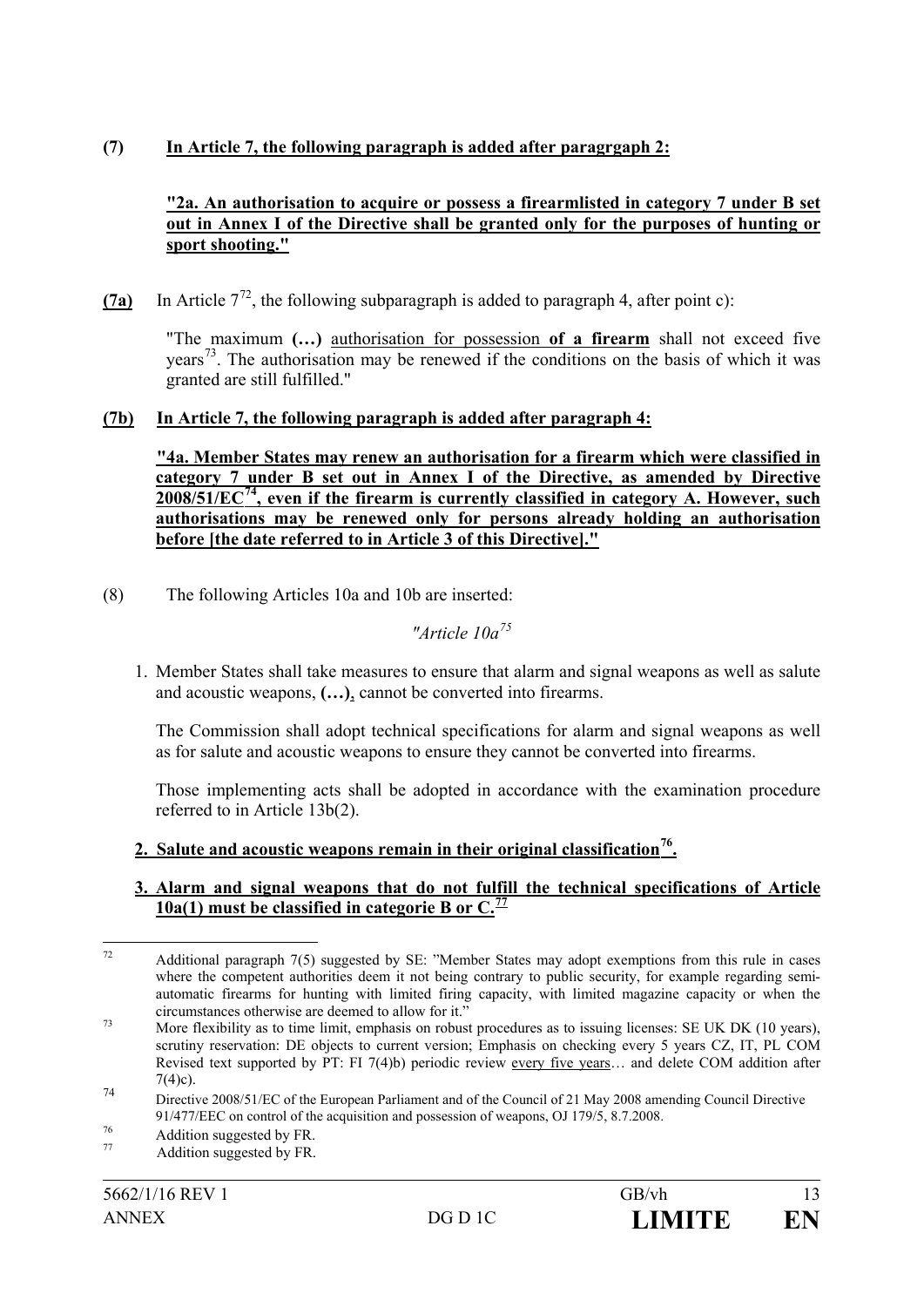# *Article 10 aa<sup>78</sup>*

Member States shall establish rules on the proper storage of firearms and ammunition to ensure that they are kept under supervision and stored in a **secure** way **to minimise the** risk of being accessed by an unauthorised person **and whereby the rules stipulate that firearms and ammunition are stored apart**. Supervision in this case shall mean that the person possessing the firearm or the ammunition has  $\left( \ldots \right)^{79}$  control over them and shall include as a minimum the storage in a  $(\ldots)$  <sup>80</sup> safe box when the firearm or ammunition is not in use. The level of scrutiny for the storage arrangements shall correspond to the level category of the firearm $81$ .

 $(...)$ <sup>82</sup>

## *Article 10b*

Member States shall make arrangements for the deactivation of firearms to be verified by a competent authority in order to ensure that the modifications made to a firearm render it irreversibly inoperable. Member States shall, in the context of this verification, provide for the issuance of a certificate and<sup>83</sup> record attesting to the deactivation of the firearm and<sup>84</sup> the apposition of a clearly visible mark to that effect on the firearm.

The Commission shall adopt deactivation standards and techniques to ensure that deactivated firearms are rendered irreversibly inoperable. Those implementing acts shall be adopted in accordance with the examination procedure referred to in Article 13b(2)."

<sup>78</sup> Suggested be SE; support from LT, HU LV also raised the need of setting up an obligation for the holder of firearms to ensure conditions for their proper storage.

Suggested rewording by FR: 10.a.a.Member States shall provide for rules on storage of firearms and ammunition that ensure that these are kept under supervision and stored in a way so that there is no risk that an unauthorized person will get access to the firearm or ammunition. Supervision in this case shall mean that the person possessing the firearm or ammunition has immediate control over these and shall include as a minimum storage in a standardized safe box when the firearm or ammunition is not being used. The level of security for the storage arrangements shall correspond to the level of dangerousness a weapon has and the number of stored

<sup>&</sup>lt;sup>79</sup><br>
CY, FI: delete reference to immediate control; FI.<br>
<sup>80</sup><br>
Deletion suggested by AT.<br>
Addition suggested by FI; firearm "in question".<br>
Considered as a matter of subsidiarity and deletion suggested by PL and UK.<br>
FR,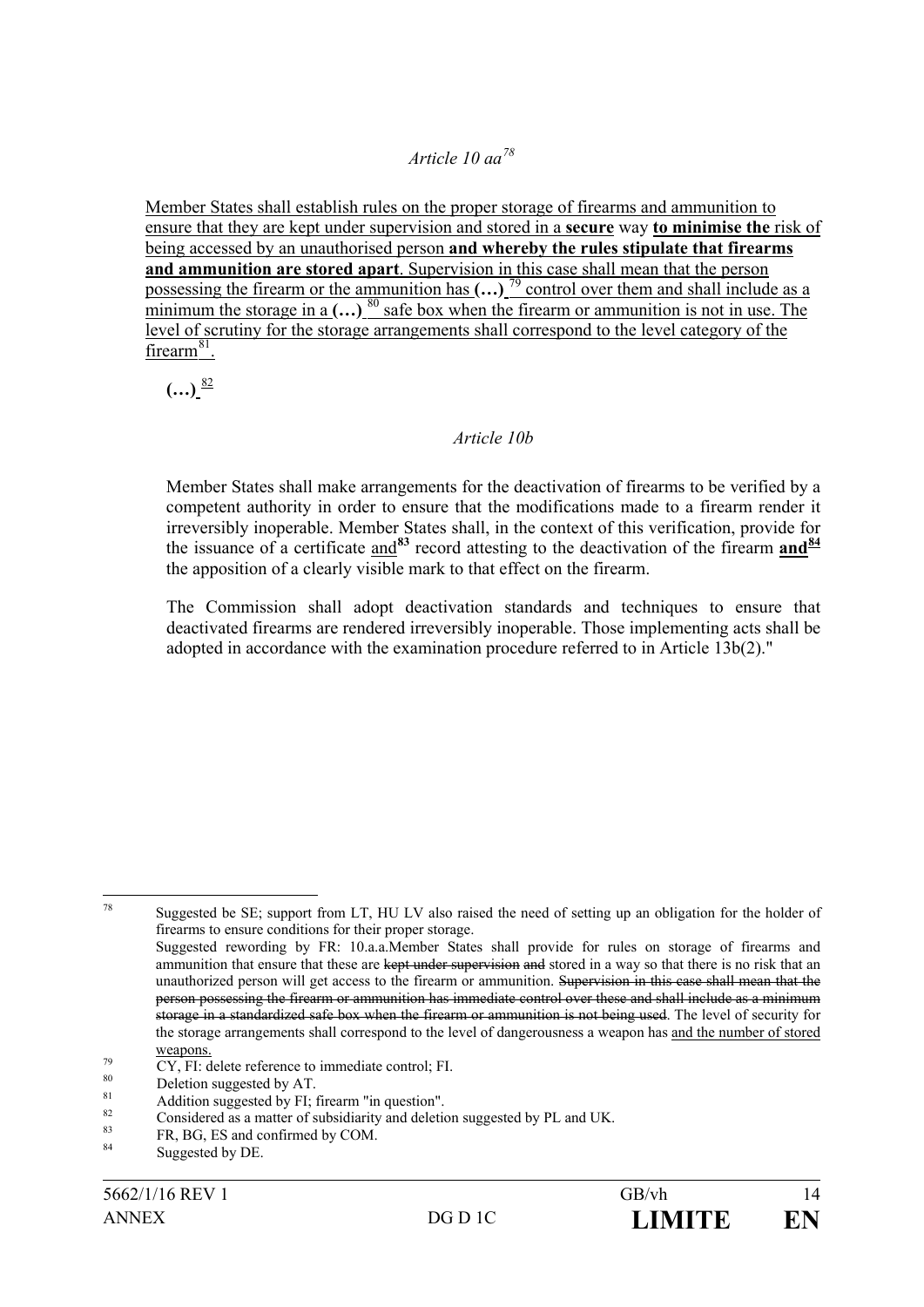## **(9) In Article 11, paragraph 1 is amended as follows:**

# *Article 11*

1. Firearms may, without prejudice to Article 12, be transferred from one Member State to another only in accordance with the procedure laid down in the following paragraphs. These provisions shall also apply to transfers of firearms following a mail order sale selling<sup>85</sup> or **selling by means of distance communication86, as defined in Article 2 of Directive 97/7/EC of the European Parliament and of the Council.**

- (10) In Article 13, the following paragraphs 4 and 5 are added<sup>87</sup>:
	- "4. The competent authorities of the Member States shall exchange by electronic means<sup>8889</sup> information on the authorisations granted for the transfers of firearms to another Member State as well as information with regard to refusals to grant authorisations as defined in Article  $7<sup>90</sup>$
	- 5. The Commission shall be empowered to adopt delegated acts in accordance with Article 13a concerning the detailed arrangements for the exchange of information on authorisations granted and on refusals."
- (11) Article 13a is replaced by the following:

<sup>&</sup>lt;sup>85</sup> Suggested by LT, CH, FR. **Suggested by LT, CH, FR.** 86 Bellegations requested more clarity regarding this prohibition as well as an alternative BG, DE, EE, HR, FI,  $\overline{B}$ 

SE, UK,.<br>
Peletion suggested by CH since cross-border significance of information exchanged is limited.<br>
Supported by DE, IT, FI, SE, UK, FR.<br>
Supported by DE, IT, FI, SE, UK, FR.

Rewording suggested by FR:

<sup>&</sup>quot;13.4. The competent authorities of the Member States shall exchange by electronic means information on the authorisation granted for the transfers of firearms to another Member State as well as information with regard to refusal to grant authorisation as defined in Article 7.licenses issued or refused mentioned in paragraphs 1 and 2 above, via a European platform for data exchange before [date].

<sup>13.5.</sup>The Commission shall provide for the establishment and the maintenance of a European platform for data exchange no later than [date], and is empowered to adopt delegated acts in accordance with Article 13a to define the modalities for exchange of information on the authorizations granted and on refusals."

<sup>&</sup>lt;sup>90</sup> LT : COM should establish EU central database.<br><sup>90</sup> Concerns as to personal data protection; AT conerns about data protection in case of bulk exchange of personal data, suggests data exchange only in cases with cross-border dimension.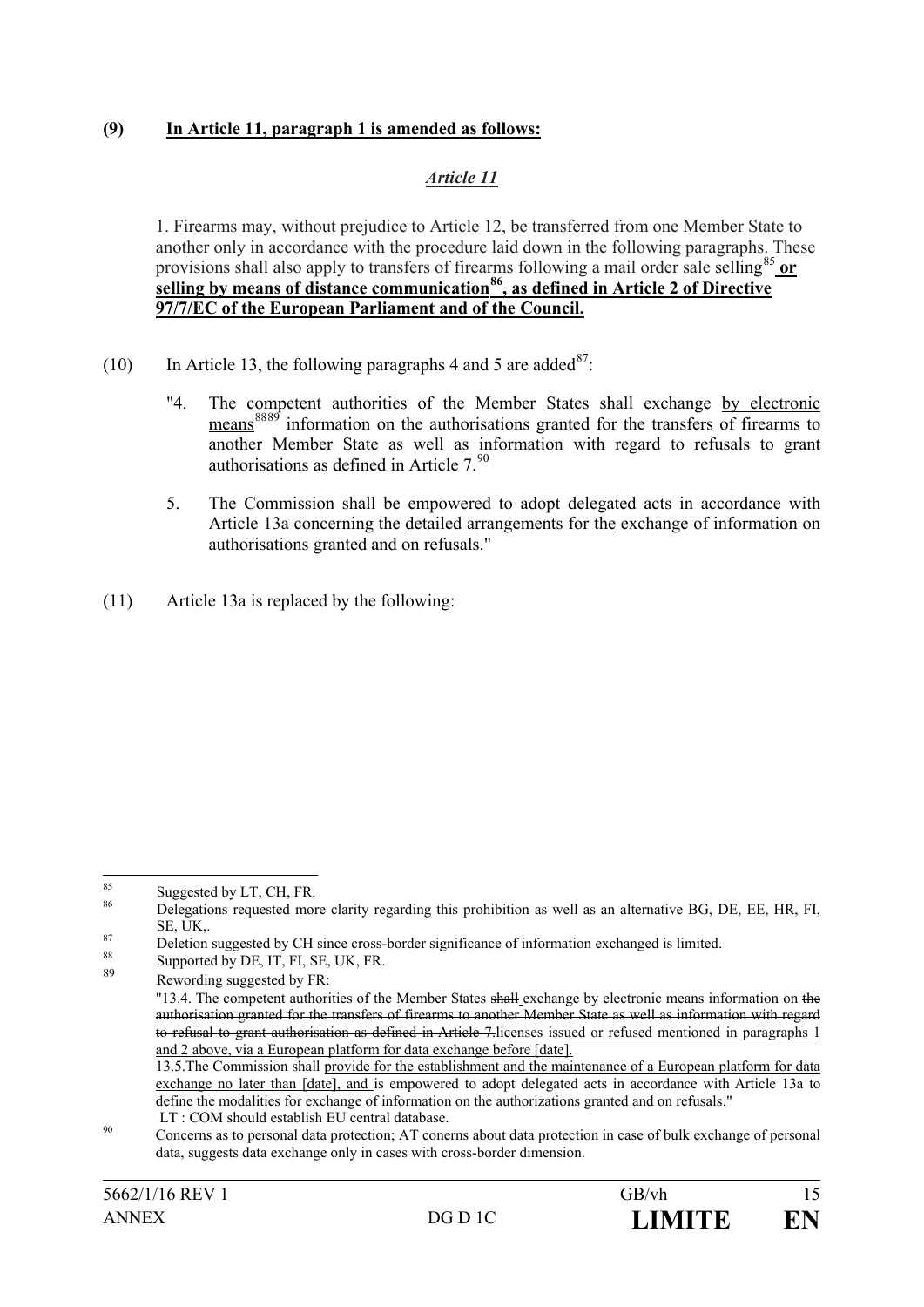# *"Article 13a<sup>91</sup>*

- 1. The power to adopt delegated acts is conferred on the Commission subject to the conditions laid down in this Article.
- 2. The delegation of power referred to in Article 13 shall be conferred on the Commission for an indeterminate period of time from the date of entry into force of this Directive.
- 3. The delegation of power referred to in Article 13 may be revoked at any time by the European Parliament or by the Council. A decision of revocation shall put an end to the delegation of the power specified in that decision. It shall take effect the day following the publication of the decision in the *Official Journal of the European Union* or at a later date specified therein. It shall not affect the validity of any delegated acts already in force.
- 4. As soon as it adopts a delegated act, the Commission shall notify it simultaneously to the European Parliament and to the Council.
- 5. A delegated act adopted pursuant to Article 13 shall enter into force only if no objection has been expressed either by the European Parliament or the Council within a period of 2 months of notification of that act to the European Parliament and the Council or if, before the expiry of that period, the European Parliament and the Council have both informed the Commission that they will not object. That period shall be extended by 2 months at the initiative of the European Parliament or the Council."

<sup>&</sup>lt;sup>91</sup> DE requested that the article specifies the areas in which Commission is empowered to adopt delegated acts.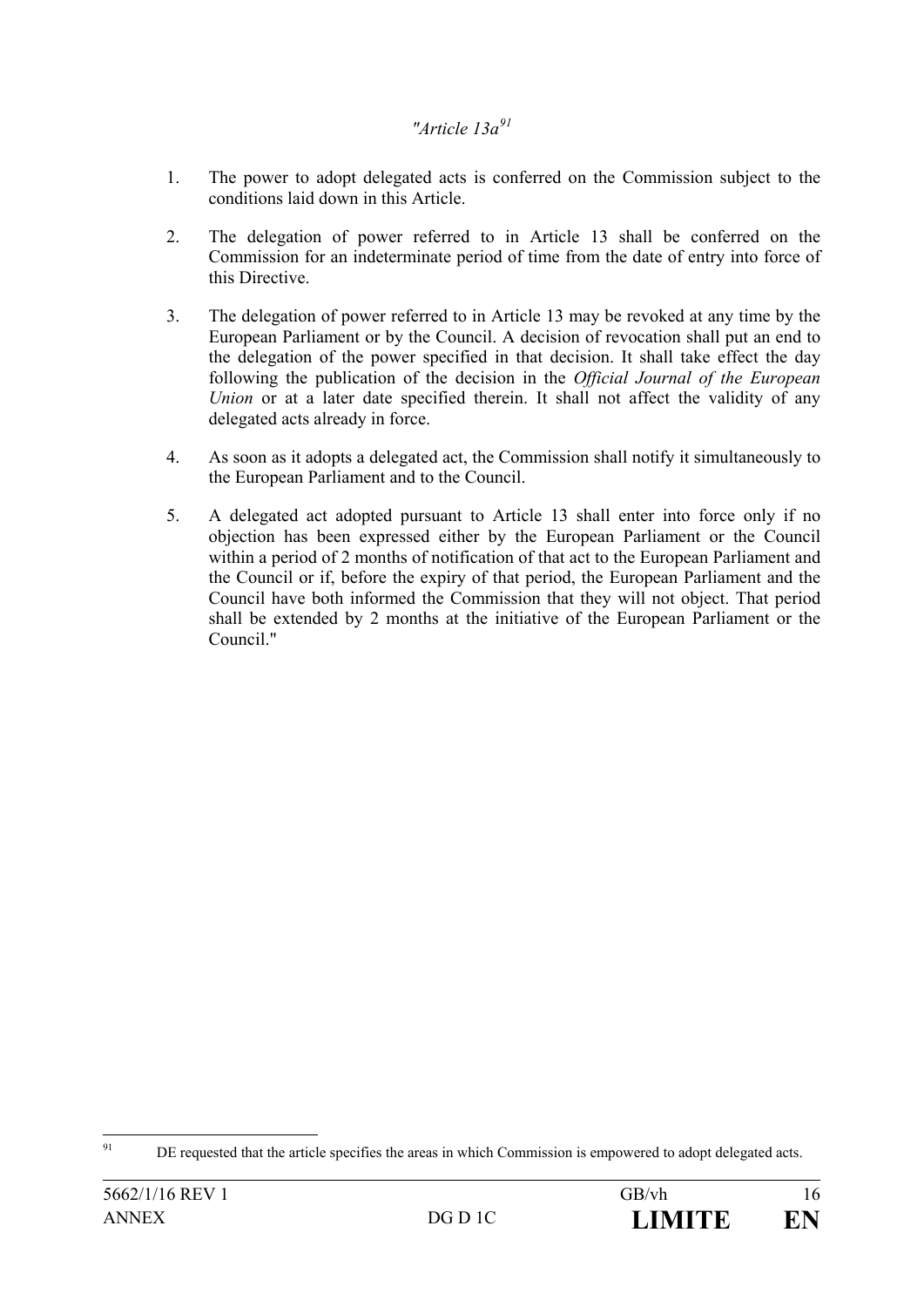(12) Article 13b is inserted:

# *"Article 13b*

- 1. The Commission shall be assisted by a committee. That committee shall be a committee within the meaning of Regulation (EU) No 182/2011 of the European Parliament and of the Council(\*).
- 2. Where reference is made to this paragraph, Article 5 of Regulation (EU) No 182/2011 shall apply.

 $\_$ 

(\*) Regulation (EU) No 182/2011 of the European Parliament and of the Council of 16 February 2011 laying down the rules and general principles concerning mechanisms for control by Member States of the Commission's exercise of implementing powers (OJ L 55, 28.2.2011, p. 13)."

(13) Article 17 is replaced by the following:

# *"Article 17*

The Commission shall submit every five years a report to the European Parliament and the Council on the application of this Directive, accompanied, if appropriate, by proposals in particular as regards the categories of firearms of Annex I and the issues related to new technologies such as 3D printing. The first report shall be submitted two years after the entry into force of this Directive."

The Commission shall, by [date], assess the necessary elements of a system for the exchange of information contained in the computerised data-filing systems referred to in Article 4(4) between the Member States. The Commission's assessment shall be accompanied, if appropriate, by a legislative proposal taking into account existing instruments regarding exchange of information. $92$ "

 <sup>92</sup> Addition suggested by FI "and include issues related to new technologies."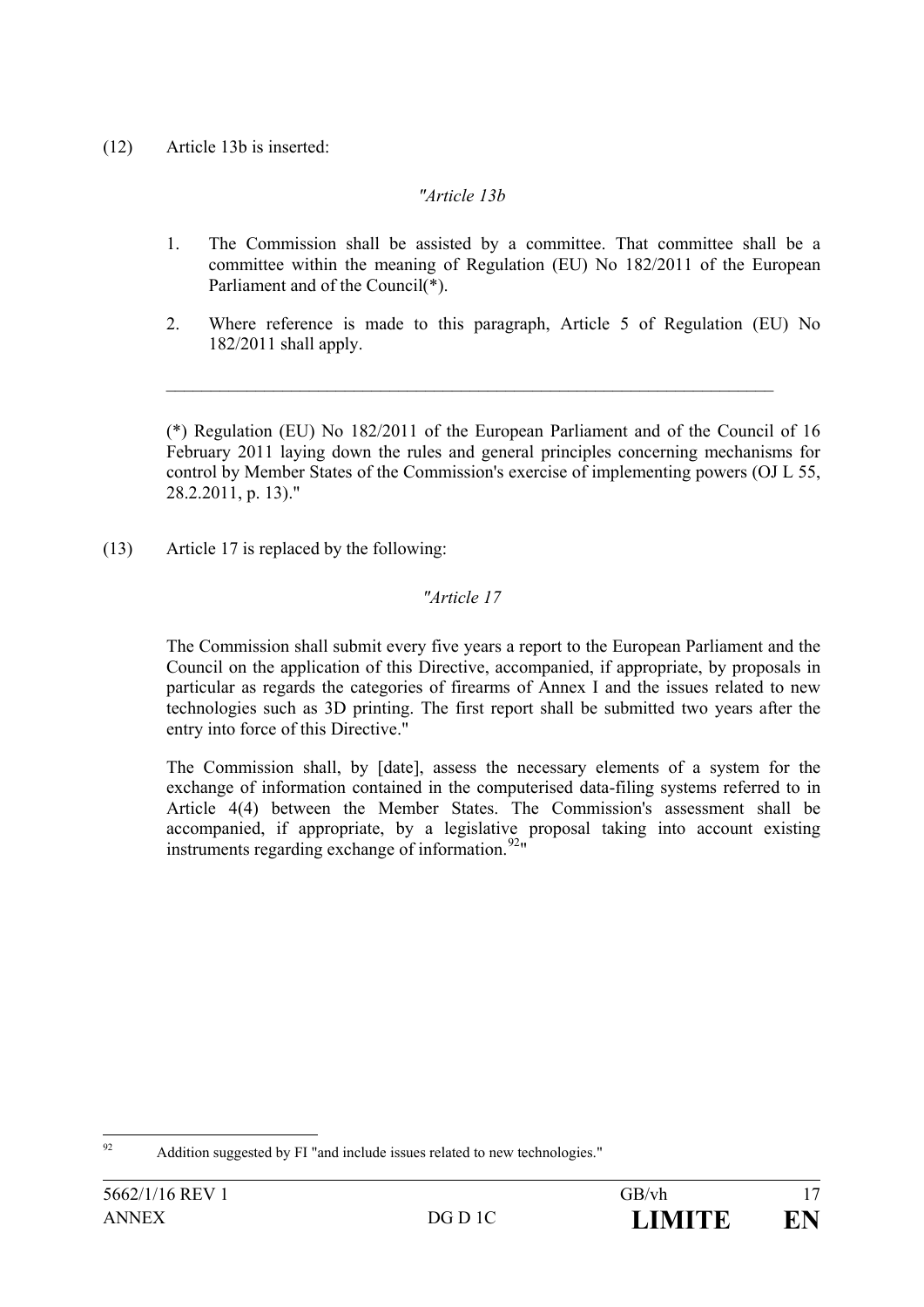- (14)  $\ldots$ ) Annex I to Directive 91/477/EC  $(\ldots)$  is amended as follows: <sup>93</sup>
	- (a) part II is replaced by the following:

"For the purposes of this Directive, the following categories of firearms are set out:  $94$ "

- (i) point A and definition of firearms are deleted**<sup>95</sup>**.
- (ii) in Category A, the following points are added:

"6<sup>96</sup>. Automatic firearms which have been converted into semi-automatic firearms $97$ .

- 3. Single-shot short firearms with rimfire percussion whose overall length is less than 28 cm.
- 4. Semi-automatic long firearms whose magazine and chamber can together hold more than three rounds.

5. Semi-automatic long firearms whose magazine and chamber cannot together hold more than three rounds, where the loading device is removable or where it is not certain that the weapon cannot be converted, with ordinary tools, into a weapon whose magazine and chamber can together hold more than three rounds.

- 6. Repeating and semi-automatic long firearms with smooth-bore barrels not exceeding 60 cm in length**.**
- 7. Semi-automatic firearms for civilian use which resemble weapons with automatic mechanisms

Category C — Firearms subject to declaration

- 1. Repeating long firearms other than those listed in category B, point 6.
- 2. Long firearms with single-shot rifled barrels.
- 3. Semi-automatic long firearms other than those in category B, points 4 to 7.

4. Single-shot short firearms with rimfire percussion whose overall length is not less than 30 cm.

5.Alarm and signal weapons,as well as replicas;

Salute and acoustic weapons stay in the category in which they would fall according to how they were originally built.

6.Firearms from categories A, B C, [and D] that have been deactivated in accordance with Regulation on deactivation.

Category D*—* Other firearms

1) Firearms subject to registration:

Single-shot long firearms with smooth-bore barrels.

2) Firearms on free sale and detention are those that:

i) have been rendered permanently unfit for use by deactivation according to the European regulation xxxx/xx; ii) were designed for alarm, signalling, life-saving, animal slaughter or harpoon fishing bird scaring or for industrial or technical purposes, provided that they can be used for the stated purpose only;

- 
- <sup>95</sup><br>In are regarded as antique weapons according to national laws<br>LT delegation pointed out the existence of two definitions of firearms in the text of the Directive.<br>Scrutiny reservation CZ, LT, PL transfer A6 to B7, Del
	-
- of this provision. objection: CZ LT.

<sup>93</sup> Substantial reservation on (13) as a whole : SK.<br>Suggested rewording by FR:

<sup>&</sup>quot; Category A — Prohibited firearms

<sup>1.</sup>Explosive military missiles and launchers

<sup>2.</sup> Automatic firearms

<sup>3.</sup> Firearms disguised as other objects;

<sup>4.</sup> Ammunition with penetrating, explosive or incendiary projectiles, and the projectiles for such ammunition 5. Pistol and revolver ammunition with expanding projectiles and the projectiles for such ammunition, except in the case of weapons for hunting or for target shooting, for persons entitled to use them.

<sup>5.</sup> Ammunition over 12,7 mm calibre for rifled barreled firearms;

<sup>6.</sup> Automatic firearms which have been converted into semi-automatic firearms.

<sup>7.</sup>Semi-automatic firearms for civilian use which resemble weapons with automatic mechanisms;

Category B — Firearms subject to authorization

<sup>1.</sup> Semi-automatic or repeating short firearms.

<sup>2.</sup> Single-shot short firearms with centre-fire percussion.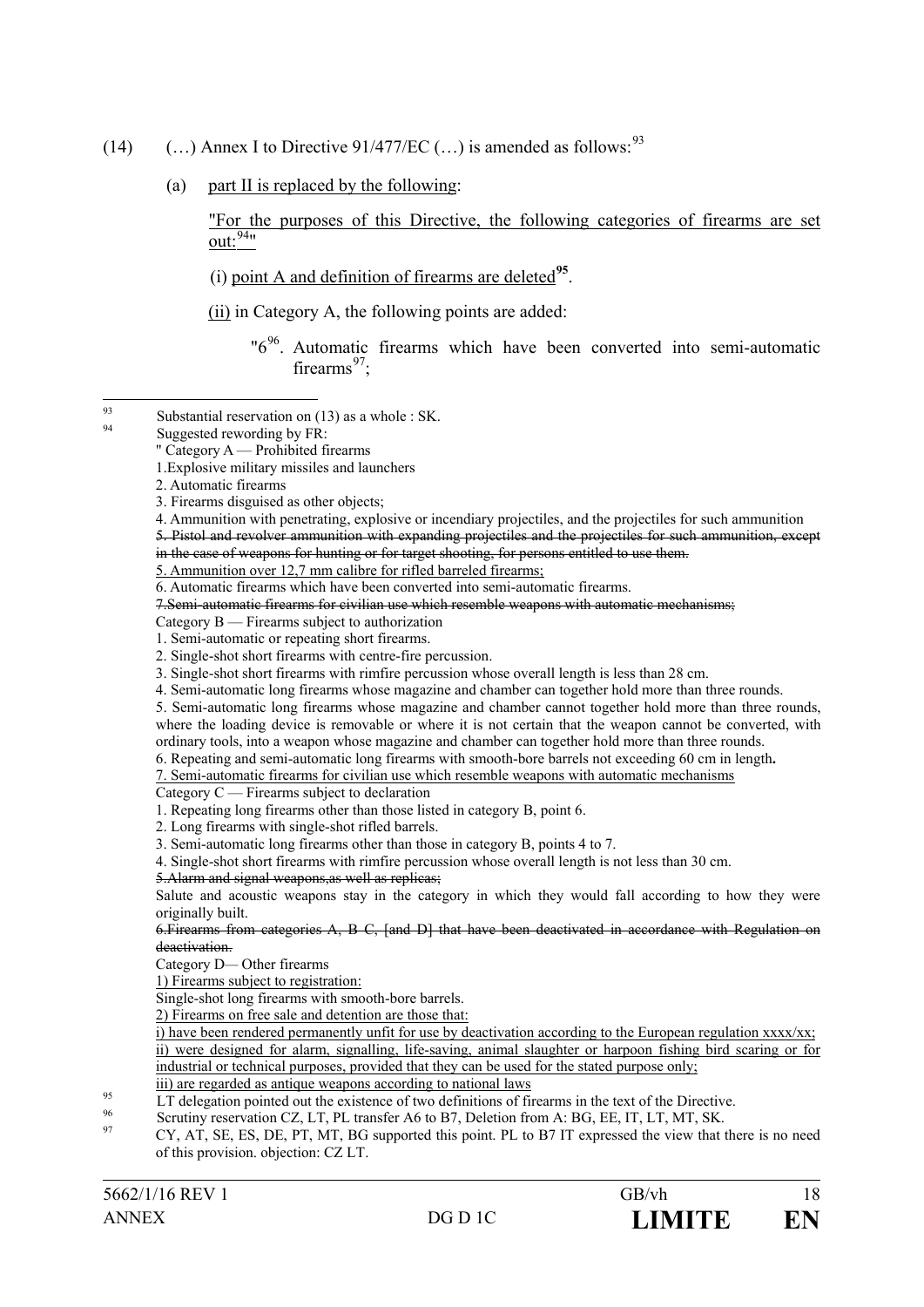7.<sup>98</sup> Semi-automatic **firearms with one or more of the following characteristics:**

**a) equipped or capable to be equipped with a firing capacity exceeding six rounds without reloading;**

**b) long firearm with pistol grip;**

**c) [long fire]arm of less than 830 mm in length;**

**d) [long fire]arm with a barrel length of less than 450 mm.**

- 8.  $(\ldots)^{99}$
- (ii**i**) in category B **(…)**

## **4. Semi-automatic long firearms whose magazine and chamber can together hold more than three but less than seven rounds.**

## **7. Semi-automatic weapons for civilian use other than those listed under point 7 of category A.**

- (iv) In Category C, the following points are added:
	- "5. Alarm and signal weapons **(…)100;**

Salute and acoustic weapons stay in the category<sup>101</sup> in which they would fall according to how they were originally built.

- 6. Firearms <u>from categories A</u>, B, C  $\left[\text{and } D^{102}\right]$  that have been deactivated<sup>103</sup> in accordance with Regulation **(EU) 2015/2403** on deactivation<sup>104</sup>."
- (b)  $\ldots$ ) point B<sup>105</sup> and the following text are deleted.

"The breach-closing mechanism, the chamber and the barrel of a firearm which, being separate objects, are included in the category of the firearms on which they are or are intended to be mounted."

98 Suggest to delete A7 and re-instate B7: BG, EE, FR, IT, LT, MT, SK, FI, CH.

SE: "Semi-automatic long firearms for civilian use which have or can be equipped with magasines with a capacity exceeding 5 rounds, or firearms which are constructed in a way that they are more appropriate for combat than for hunting."<br>
Suggested by AT, LT, CZ, HU, DE, PT, EE, MT, BE, IT, FR.<br>
FI: add replicas to next sentence: <u>Salute and acoustic weapons</u> as well as replicas ...., LT: move replicas to B<br>
LT: Move to Category B

Directive<br>As indicated by DE the deletion of point A and the whole text of point B requires the deletion of the point

itself.